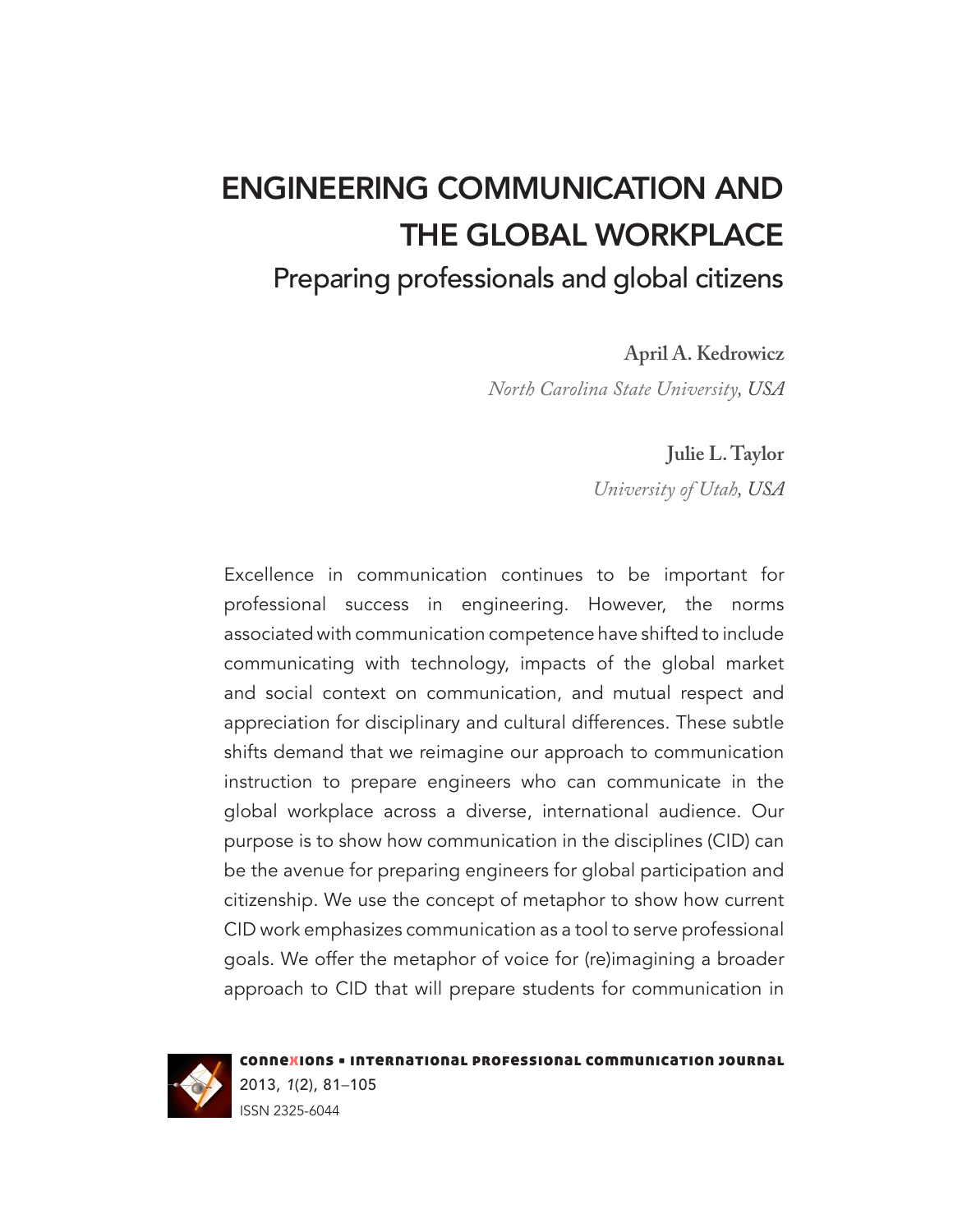the global workplace by positioning communication competency as a powerful, consequential interaction.

Keywords. Communication in the disciplines, Professional communication, Citizenship, Metaphors.

The National Academy of Engineering (NAE) advocates an understanding of engineering education that is considered in a global context (2004). The new global economy impacts engineering work such that technology has changed information sharing, collaborative practices, and the nature of work and workplaces. Increasingly, engineers are working as parts of virtual teams comprised of expert knowledge workers across multiple disciplines located around the globe. Excellence in communication continues to be required for professional success, but the norms associated with communication competence have shifted to include communicating with technology, the impacts of the global market and social context on communication, and mutual respect and appreciation for disciplinary and cultural differences. This subtle shift in communication competence demands that we reimagine our approach to communication instruction to better prepare engineers who can communicate in the global workplace across a diverse, international audience.

Approaches to communication instruction in engineering can include requiring writing or communication courses, collaborating with communication and writing centers, and integrating communication and writing programs (e.g., Ford & Riley, 2003). Regardless of pedagogical approach, engineering communication initiatives typically incorporate the teaching of context-specific communication skills, or communication in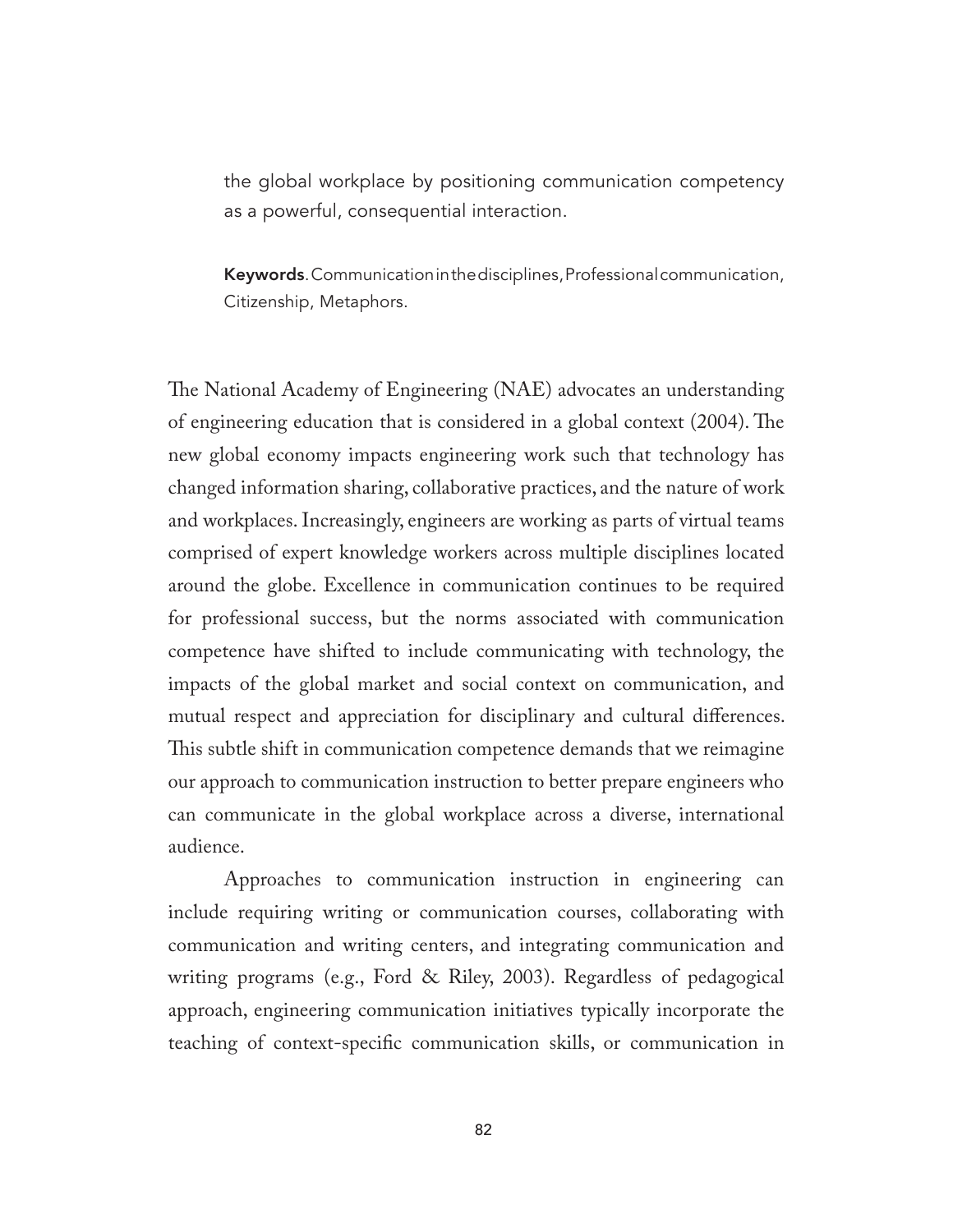the disciplines (CID) (Dannels, 2001); that is, standards of professional communication are positioned within the norms of engineering work. Principles of situated learning provide the foundation for this theoretical approach that advocates locally constructed communication competencies, instruction in discipline-specific genres, and context-dependent assessment (Dannels, 2001). The primary purpose of CID is professional preparation, driven largely by recommendations from accrediting agencies and industrial representatives.

In current practice, CID instruction emphasizes communication skills training, in part because the primary purpose is professional preparation (Dannels, 2001; Sullivan and Kedrowicz, 2012). That is, CID practitioners work with engineering colleagues to develop instruction in oral and written communication competencies, teach various genres of communication, and provide assessment that takes into account the engineering norms of professional communication. Standards of communication competence, instruction, and assessment are situational and negotiated between communication experts and engineers to prepare students for the professional communication activities associated with their field.

While CID offers many benefits, critics of this approach (e.g., Fleury, 2005) argue that the focus is too narrow. Rather than emphasizing skills training or "how to," they argue the purpose of communication education should be to provide students with a liberal education that prepares them for (global) citizenship. In response to this critique, CID scholars and practitioners have begun to interrogate the "in the disciplines approach" in the hopes of embracing an expanded view of CID which fully realizes its potential by preparing citizens and professionals for the global workplace. For example, in the current CID approach students may learn how to deliver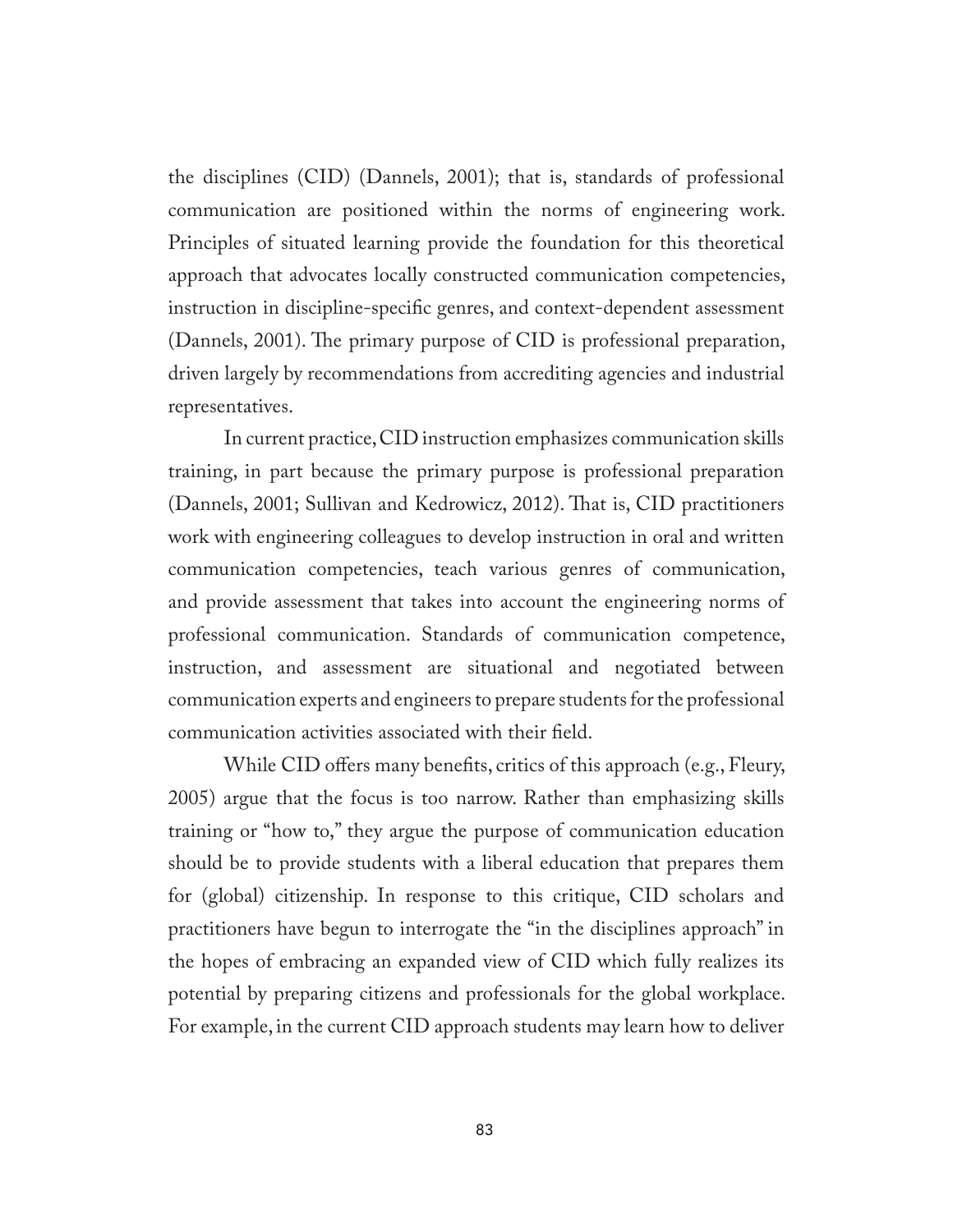a five-minute informative presentation on a current engineering topic. With the new articulation of CID, students would be given instructions for such a presentation that would allow them to imagine a larger scale presentation for their future jobs, job talks, or other professional settings (e.g., TED talks).

The purpose this paper is to show how CID can be the avenue for preparing engineers for global participation and citizenship. CID is a necessary beginning, but given the narrow, apprenticeship model of curriculum often characterizing CID work in engineering classrooms (Fleury, 2005), CID must move beyond just professional skill development to encompass a broad focus that will prepare students to be citizens of the world. Current CID work embraces a functional approach through invoking the metaphor of communication as a tool or skill to be mastered to serve professional goals. We offer instead the metaphor of voice as a starting point for (re)imagining a broader approach to CID that will better prepare students for communication within the global workplace.

Additionally, we include examples from our own institution to interrogate the tension between "situatedness" and the broad education necessary for global citizenship. The first author administers an engineering communication program that exemplifies the CID approach, and the second author was a communication instructor in that program for two years. We provide integrated, discipline-specific communication—oral and written and teamwork instruction in required, core undergraduate engineering classes. We have seen the value of this program in preparing students for the local, professional communication demands of their future work, yet we also see a lack of broad understanding about communication as a process and a lack of connection to the importance of communication education to their ethical participation in the global economy. This led us to critically examine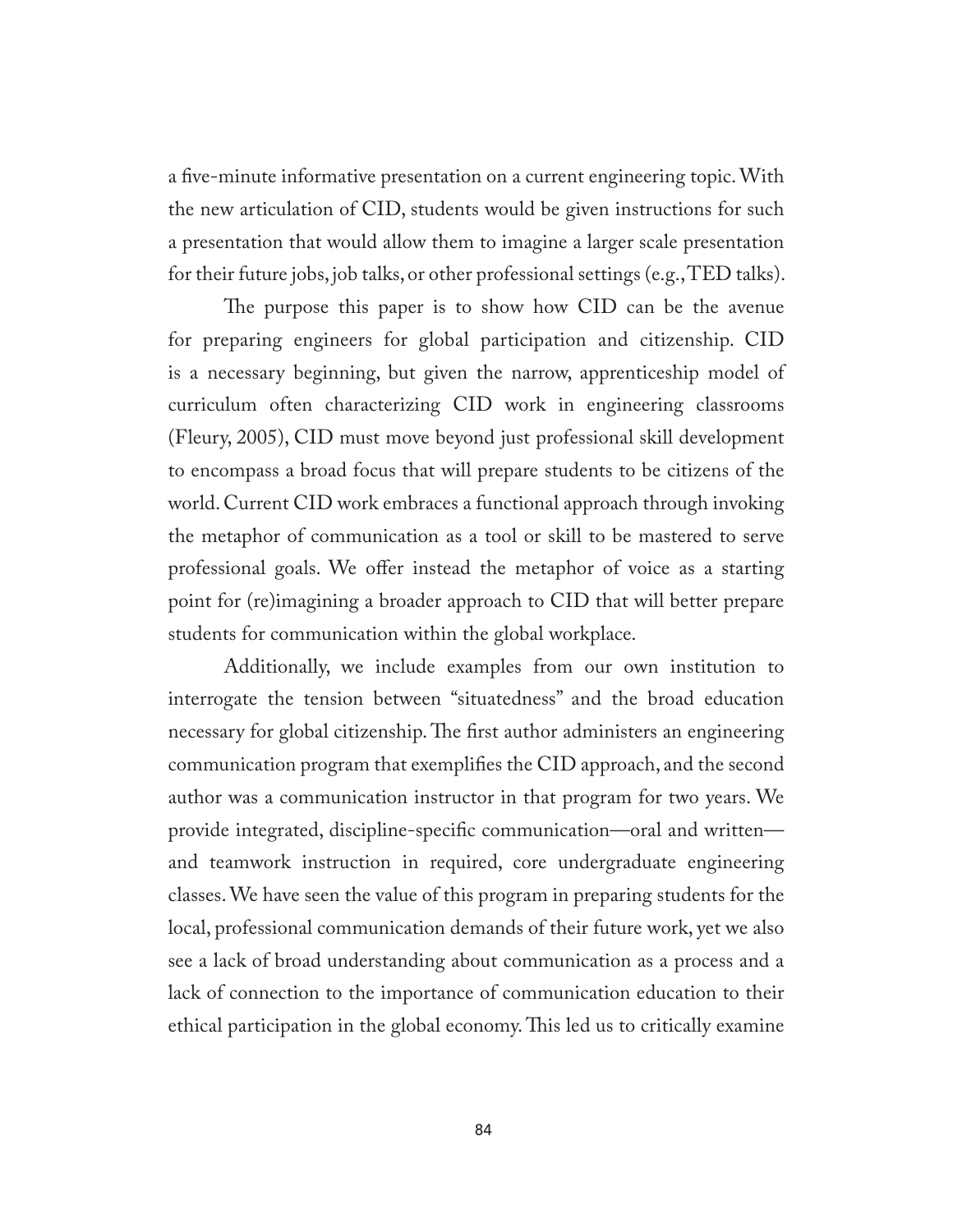the work we do in an effort to provide depth and breadth of communication instruction that will lead to more civically-engaged students prepared to be active participants in the global community.

First, we explain CID and highlight critiques of CID as currently at odds with the goals of a broad communication education. We invoke the organizing metaphors of tool and voice (Putnam & Boys, 2006) to show the tension that characterizes CID solely as professional preparation versus CID as global citizenship preparation. We conclude by offering a (re)imagined approach to communication in the disciplines that both attends to professional preparation and engaged, global citizenship.

## Communication in the Disciplines: Professional Preparation

Communication in the disciplines is an outgrowth of the larger communication across the curriculum (CXC) movement. Historically, CXC included a variety of activities, including faculty development, campus-wide oral communication labs, and development of communication instruction and activities for specific courses (Hay, 1987). The driving force behind CXC initiatives was the need to provide all students, regardless of discipline, with competence in oral communication. Dannels' (2001) communicationin-the-disciplines approach reflects the reinvention of CXC scholarship (Dannels & Housley Gaffney, 2009) to embrace targeted, discipline-specific communication in context.

The development of communication competence occupies a central focus in engineering (e.g., Dannels, 2000, 2002; Darling & Dannels, 2003). The engineering profession adheres to standards of conduct and ethics mandated by governing bodies or formal associations. The Accreditation Board of Engineering and Technology (ABET) mandates that engineering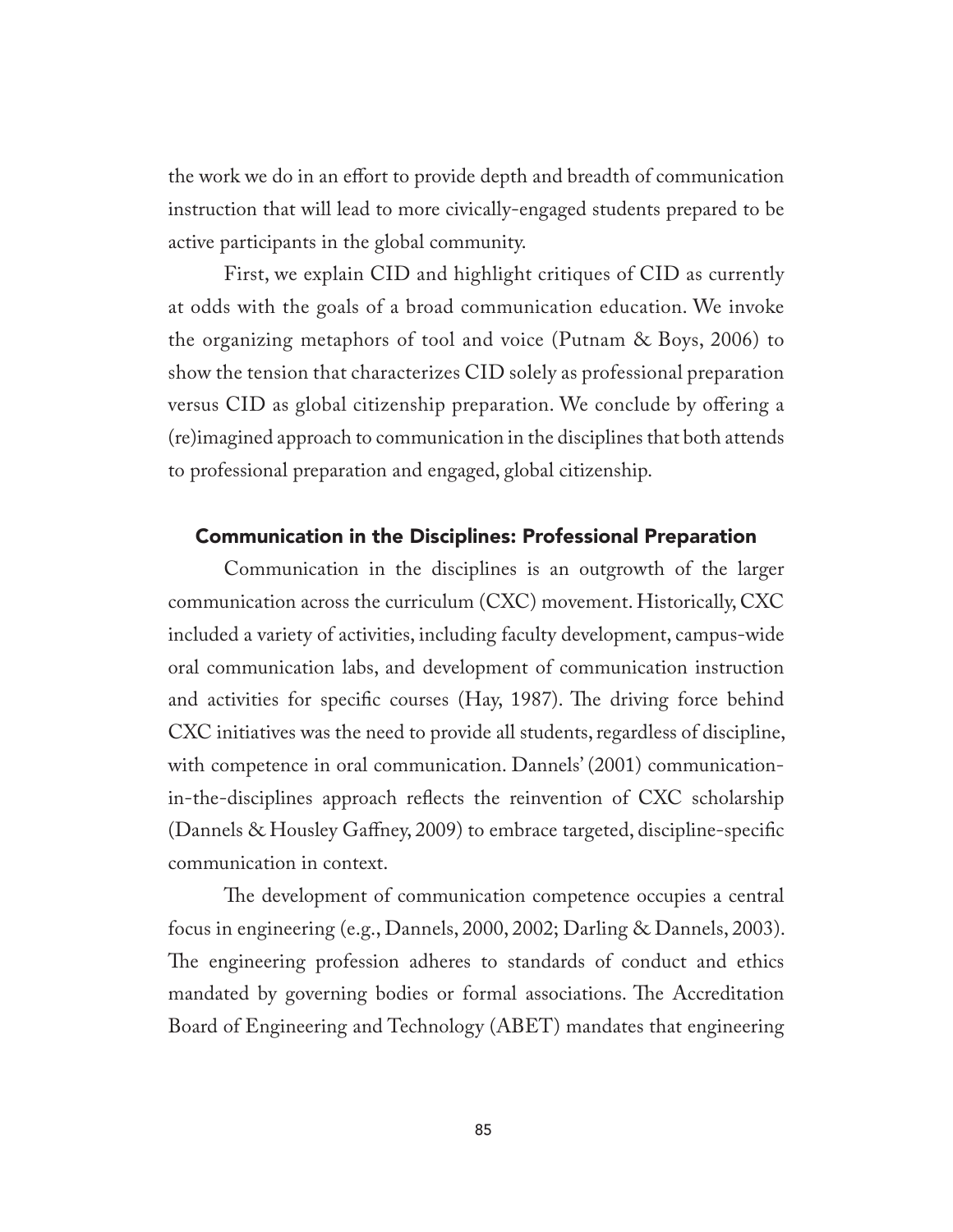graduates meet specific performance outcomes, one of which is communication ([www.abet.org\)](http://www.abet.org/), and the National Academy of Engineering points to the importance of communication for educating engineers prepared for all aspects of the profession (NAE, 2004). Thus, the importance of professional communication to engineering practice is widely recognized and accepted. But, what characterizes communication competence in the engineering discipline?

The goal of CID instruction is professional preparation—or moving students through the transition from novice to a member of a discourse community, or community of practice (Artemeva, 2007). Principles of situated learning and genre theory can be used to effectively teach students the professional tasks and communication activities characterizing engineering work (Artemeva, 2005, 2007; Artemeva et al., 1999; Poe et al., 2010). Thus, the CID approach embraces targeted, discipline-specific communication in context, whereby specific features of communication are privileged, and guide the instruction and assessment. Four principles of situated communication pedagogy provide the foundation for the CID framework:

- 1. Oral genres are sites for disciplinary learning.
- 2. Oral argument is a situated practice.
- 3. Communication competence is locally negotiated.
- 4. Learning to communicate is a context-driven activity (Dannels, 2001, p. 147).

With these principles as a backdrop, Dannels' (2001) communicationin-the-disciplines model posits the generation of locally constructed communication outcomes, identification and support of disciplinespecific communication genres, and incorporation of discipline-specific assessment (p. 153). In short, CID emphasizes context and discipline-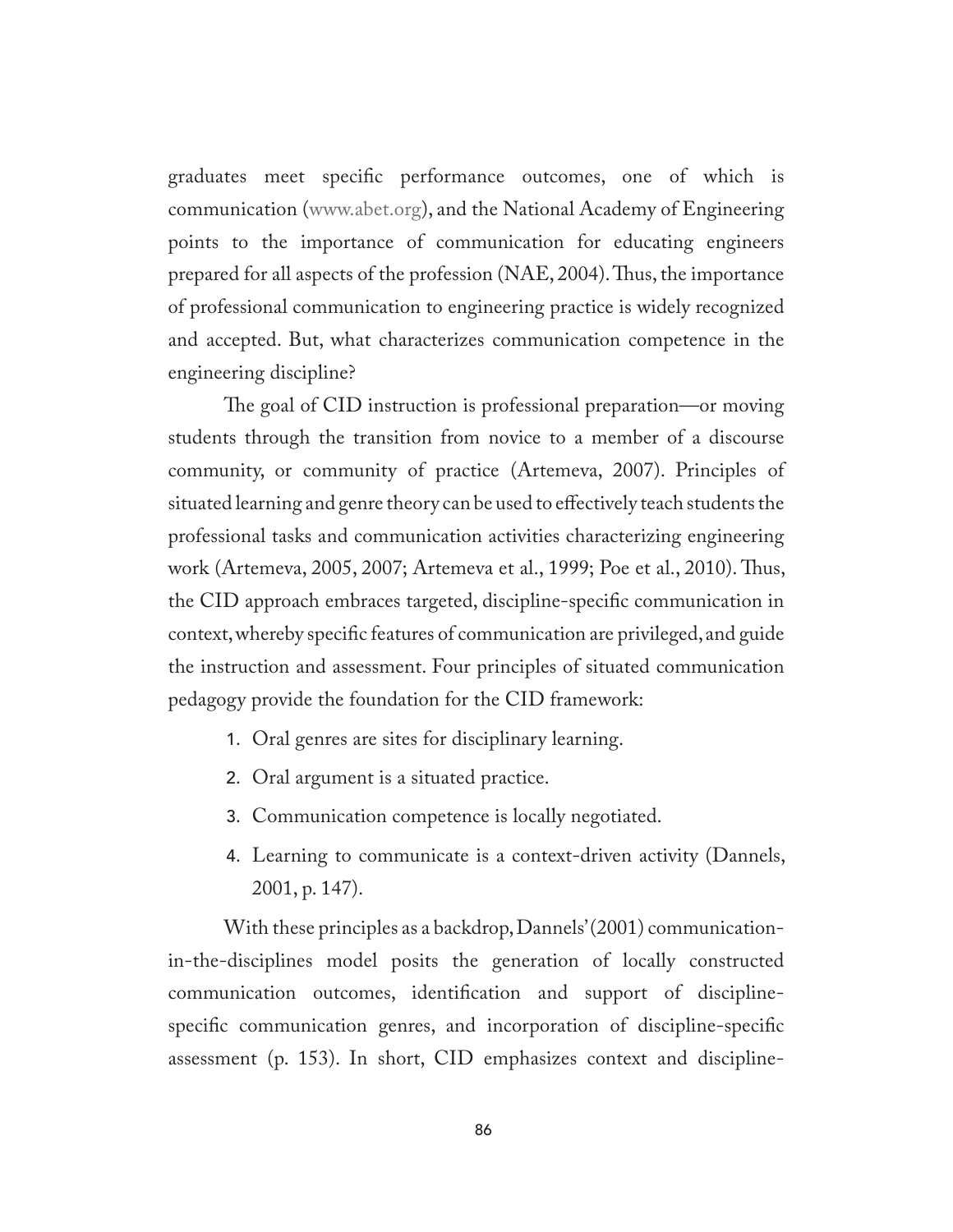specific communication instruction and evaluation, and offers more relevant instruction to facilitate student development of workplace communication skills.

Competent engineering communication is simple, persuasive, results-oriented, numerically rich, and visually sophisticated (Dannels, 2002). As a result, instruction and assessment of communication in engineering emphasizes these key features in discipline-specific genres like design presentations and oral proposals. Through teaching students the characteristics of competent communication in *their* discipline, CID instructors socialize students into the profession and contribute to the development of their professional engineering identity (Artemeva, 2005; Dannels, 2000).

To this end, the goal of CID is professional preparation such that, after earning their degree, students enter the workplace prepared for the specialized communication activities that are integral to their work (e.g., Artemeva, 2005; Dannels, 2003; Poe et al, 2010). But some scholars ask "at what expense?" Critics of CID (e.g., Fluery, 2005) claim that this approach privileges situated, skills-based instruction instead of attending to broader understandings of the communication process that are integral to preparing students for civic life. As Fluery (2005) states, "liberal education [should be] a central concern for CXC, in opposition to the compartmentalized specialization of CID" (p. 73), thus assuming CID to be an inherently narrow framework. In other words, in the most reduced form of CID, specialization of communication and a focus on discrete discourse communities is problematic because it instills in students a rather myopic view of communication, one that perpetuates the notion that communication can be reduced to a formula. For example, Paretti and McNair (2008) remind us that despite the emphasis on communication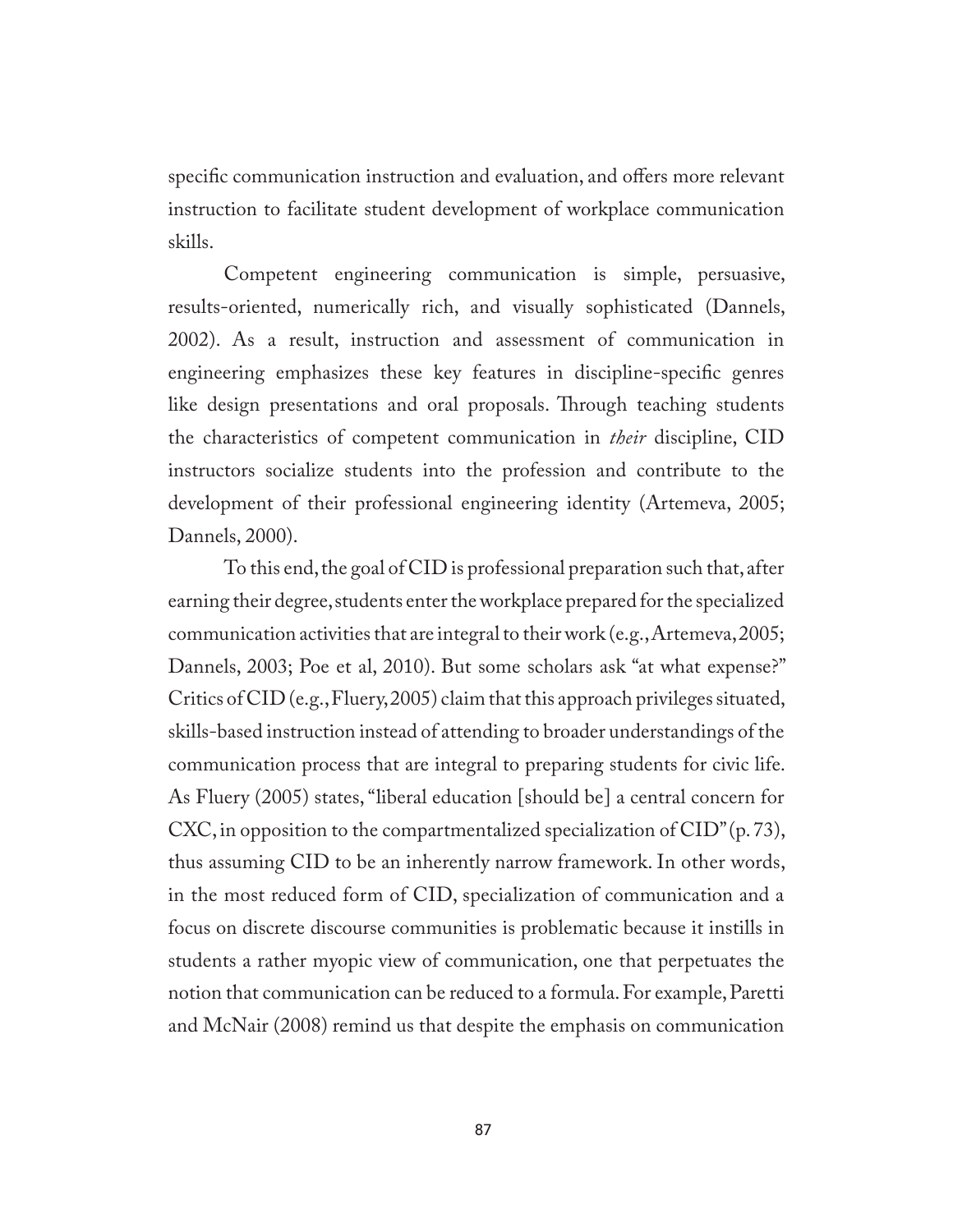throughout engineering curricula, students still struggle with the transition from novice to professional "due to the rhetorical and contextual complexity associated with communication" (p. 238).

In sum, Fleury (2005) notes, "In a CID approach—with its emphasis on singular, specialized disciplinary competence—students may miss the landscape, the multiple paths, perhaps even the multiple vehicles available to them as they move on in their academic work and beyond" (p. 74). In other words, in the most reduced form of CID, specialization of communication and a focus on discrete discourse communities is problematic because it reinforces singular thinking in that students engage the task at hand with no consideration of broader implications. Instead, Fluery (2005) advocates for an "against the disciplines" approach "designed to facilitate liberal education by having students question received wisdom, practice an array of communication styles, and play with established communication conventions" (p. 73).

For Fleury and others, engagement, or educating for citizenship, should be the goal of a liberal education. Students prepared for civic engagement can apply their leadership, demonstrate knowledge, awareness, and the understanding necessary to contribute to a culturally diverse world, and apply academic and disciplinary knowledge to addressing global problems (Stanton, 2008). Unarguably, communication competence is integral to liberal education and the goals of civic engagement. Communication enhances relationships with others, facilitates effective leadership, and affords individual's personal power through their learned skills (Morreale, Osborn, & Pearson, 2000); it is "the process through which democratic possibilities are shaped and social realities constructed" (Murphy, 2004,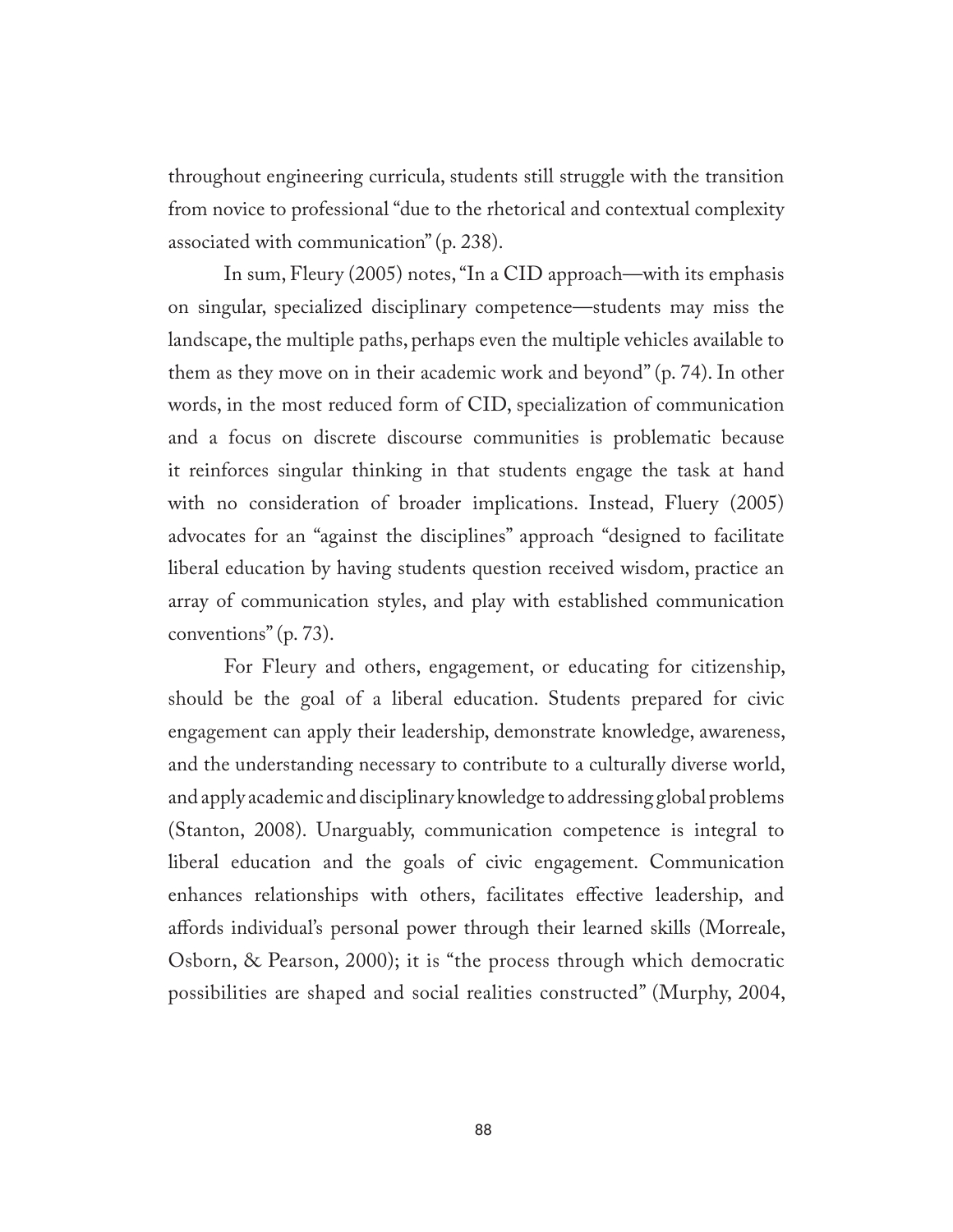p. 80). In short, communication is essential to democratic participation in a global community.

Yet, in many universities, the development of communication competence for noncommunication majors is left to an "across the curriculum" or "in the disciplines" model where students learn *through* and *about* communication in their majors. While CID is certainly valuable for teaching students communication skills, we would be remiss if we failed to point out the constraints characterizing these kinds of collaborations. Because the primary goal is professional preparation, significant effort is dedicated to teaching and assessing discipline-specific genres and features of communication. It has been our experience that given the integrated nature of communication instruction, time is at a premium, resulting in a negotiation of trade-offs between instruction in broad principles of communication and teaching to a specific assignment (e.g., Sullivan & Kedrowicz, 2012).

Tension exists between the "situatedness" characterizing CID and civic engagement as an outcome of communication education. We can look to metaphors as a way to (re)structure the seemingly contradictory aims of CID as discipline-specific professional preparation and broad communication education necessary for participation in a global workplace. This participation demands attention to social contexts, impacts of technology, ethical communication, and mutual respect and appreciation for cultural differences, all of which go beyond the formulaic view currently characterizing the CID approach. Making sense of CID through metaphors can organize new ways of engaging with material. The metaphors of communication as a tool and communication as voice are especially relevant to the tension between CID as narrow, professional preparation and CID as broad, global engagement.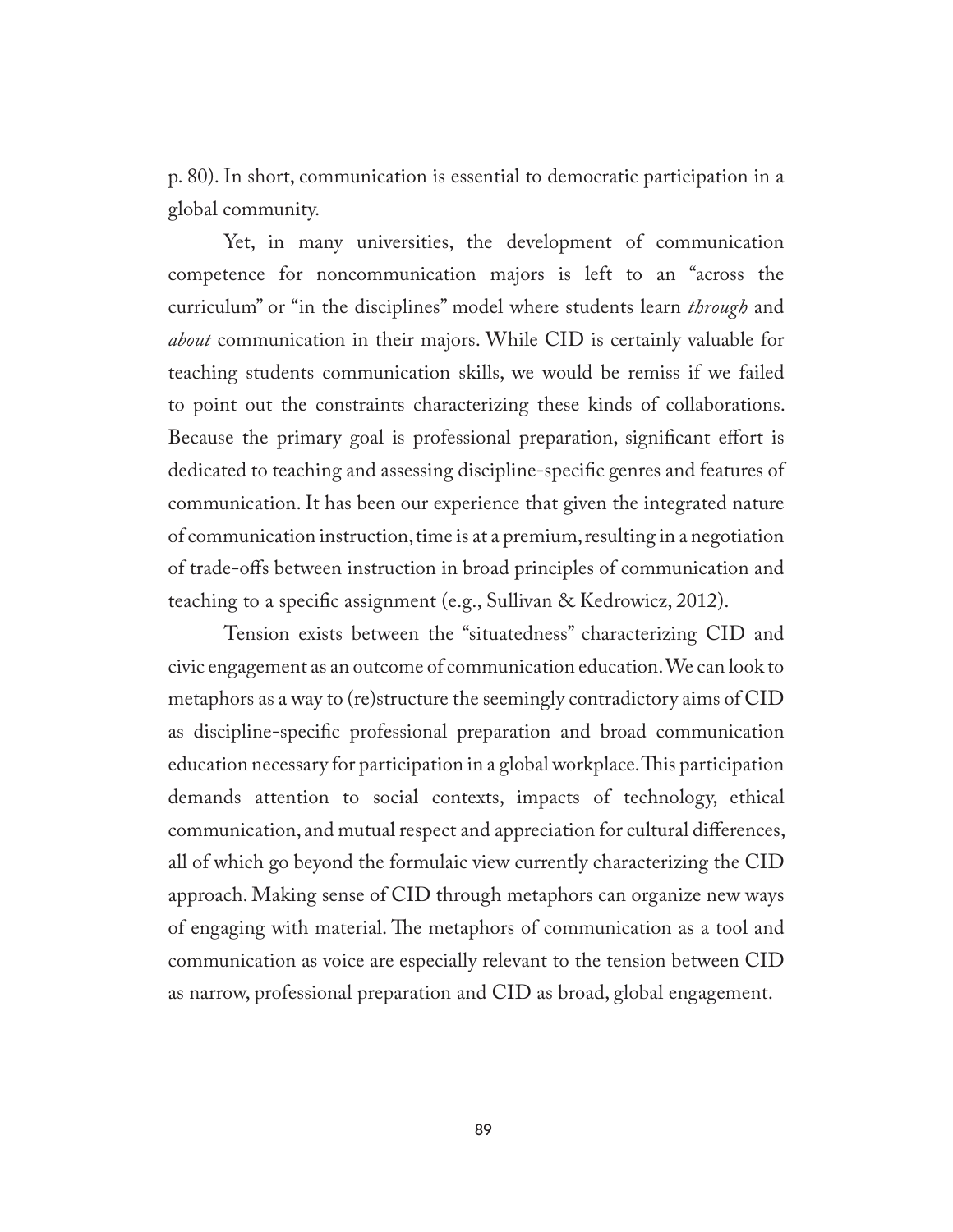#### Methodological Framework

This project was born out of experiences in the ongoing collaboration between the Colleges of Humanities and Engineering at a large western research institution. This collaborative program is designed to prepare engineering undergraduate students for the professional communication demands of their work in industry. Collaboration occurs in at least one required course for each engineering student from freshman to senior year. Communication and writing instructors are PhD students from the College of Humanities. These graduate students provide communication instruction in the classroom, consult with students on their writing and speaking, and work with the program director and engineering faculty on assignment (re)design.

The data was derived from regular classroom interactions and experiences associated with the instructor/student relationship and thus, according to IRB criteria, the study was exempt. Data collection processes occurred within the parameters of an ordinary teaching day, making the interactions true to everyday experiences within this context. Over one year's time, data was collected in semester-by-semester student evaluations, daily teaching journals, email interactions, and daily interpersonal communication experiences. The end-of-semester evaluations were administered in-class, respect to particular communication genres, and the focus of the evaluations was to gain understanding on how students perceived communication instruction and instructors. These questions were largely open-ended, requiring students to use their own discourse to describe their experiences and feelings. Both the teaching journals and email interactions are snapshots of teaching data in that they represent students' thoughts, questions, ideas,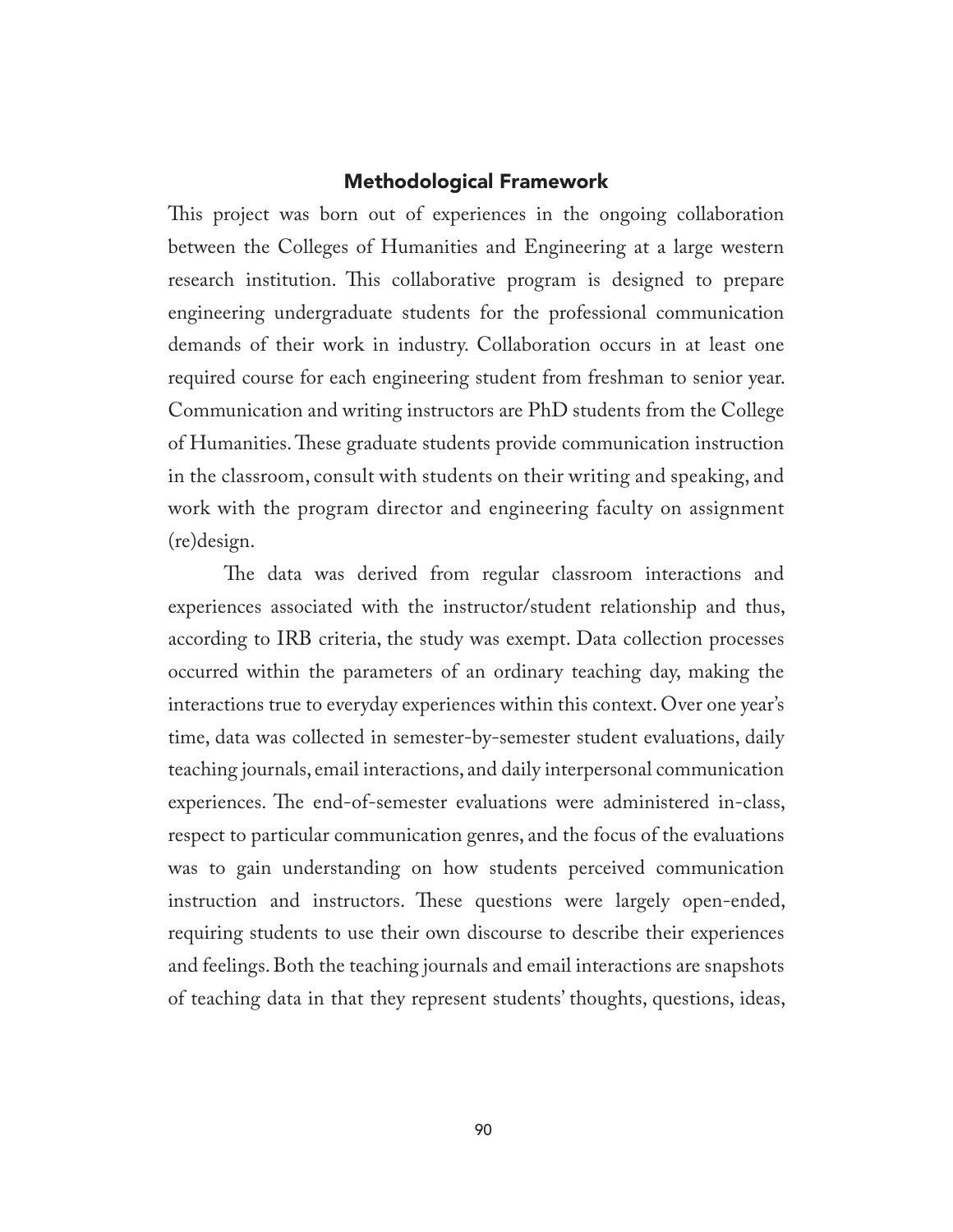and reactions. In all, this data set yielded approximately 87 pages of singlespaced text.

We conducted a qualitative thematic analysis of the data. Information from end-of-semester evaluations, journal entries, and interactions were interpreted using grounded-theory techniques (e.g., Lindlof & Taylor, 2011; Strauss & Corbin, 1990). To this end, the data was open-coded, and then constant comparative methods were used to draw interpretations through the words of the participants.

### Preparing Professionals: Communication as a Tool

The goal of CID instruction is to create competent communicators, or what each discipline "want[s] their students to be able to sound like and do in terms of communication when they graduate" (Dannels, 2001, p. 153). As CID instructors, we strive to prepare professionals through the presentation of skills-based communication instruction. Current approaches to CID, with the emphasis on professional preparation, reify the tool metaphor of communication, specifically, communication as a skill—or competency necessary to accomplish particular organizational goals (Putnam & Boys, 2006).

We see this notion of communication reinforced both in the ways we, as CID scholars, position communication in relation to engineering, present communication through our instruction, and in the ways students explain the value of communication. For example, our efforts to secure "buy-in" from engineering faculty and students about the importance of communication typically centers around the link between competent communication and professional advancement. We often explain how communication skills are the key to moving into managerial positions.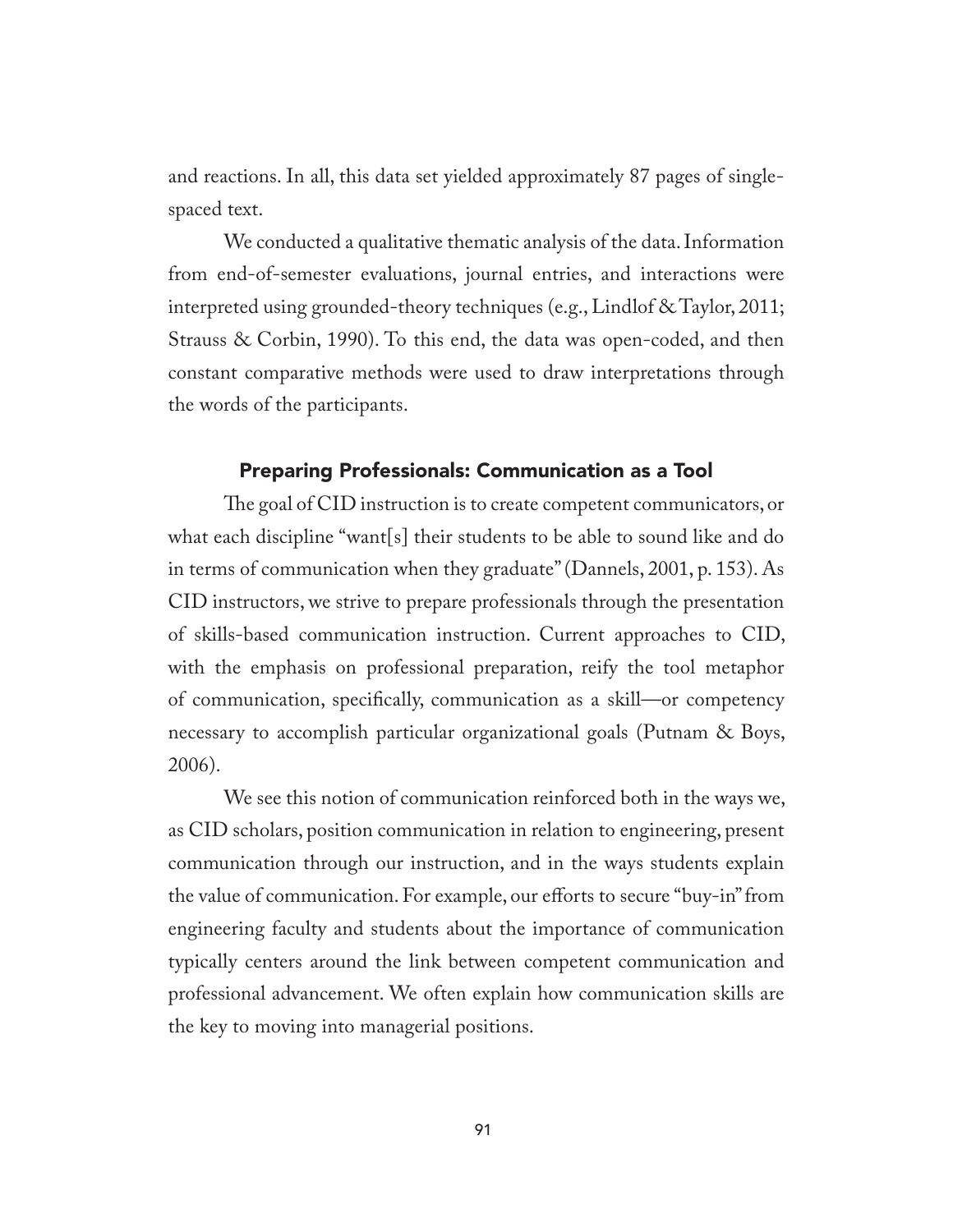Likewise, our current approach to instruction emphasizes a focus on "how to" communicate through introducing an assignment, explaining the communication conventions which characterize competent communication with respect to particular communication genres, and providing students with a breakdown of steps to follow to complete the assignment. One student acknowledged the specific tools: "I learned how to subdivide a project into distinct subsections for ease of presentations, which will be useful for my senior project." We explain how to prepare an oral proposal including requirements associated with content, organization, delivery, and visual aids. Thus, through our current pedagogical approaches, we are complicit in reinforcing the metaphor of communication as a tool or competency that is linked to organizational effectiveness.

From this functional perspective, communication is a means to an end, and students seek to master the tools that will help them perform a specific skill (i.e., engineering communication). For students, communication represents one tool among many that will help them succeed professionally. Further, our students equate professional success with financial success. We see their conception of communication as a tool when we ask them to explain the importance of communication: "Of course it's [communication] important; communication makes the money," and "despite the merit of any project, if you can't communicate its value, you will never get funding." These responses illustrate students' views of communication as a specific skill that serves the instrumental goal of enhancing their workplace effectiveness and, subsequently, their potential earnings. That is, communication is reduced to a set of skills and tools with little appreciation for the more sophisticated principles and processes of communication. While this view of communication might suffice when introducing communication instruction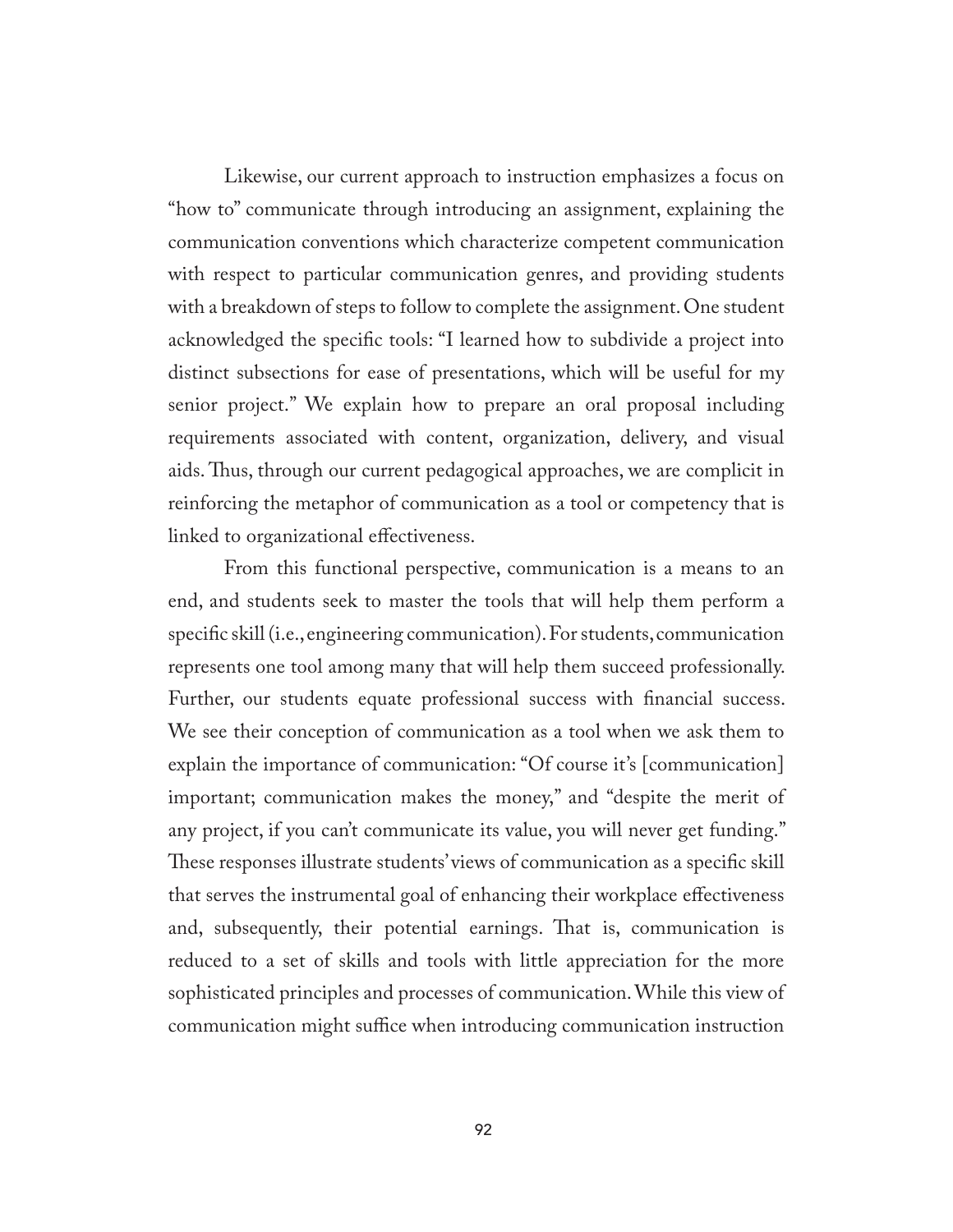and the importance of communication competence to professional demands, it is problematic in the sense that students begin to view the theoreticallyrich concept of communication as common sense and therefore, useless until needed during specific moments.

Not only is communication instruction primarily skills-based, these skills are presented and understood in a rather formulaic way through the presentation of genres. In fact, students yearn for templates that they can model: "Give us examples of good engineering writing that we can try to emulate." This example points to students' desire for a formula or equation for *doing* communication rather than communication being the process of task accomplishment. Means-to-an-end becomes a point of contention when students start to resist the "ease" of the formula; and, subsequently, resist the instruction. During end of semester course evaluations, some students explain: "I already paid for an English class," "If I cared about communications [*sic*] I'd take a class on it," and "Enough with the writing already. This combination did not leave much time to actually work on our project." These examples—the last one in particular—illustrate the disconnect for the students in terms of how broad knowledge of communication principles and theory and critical thinking could enhance their ability to do, and be important, participative engineers in the global workplace. This resistance to communication invites us to rethink how we are introducing and "selling" communication in the engineering classroom.

As a consequence of the current presentation of communication components, students view communication application as a means to an end, "merely another hoop to jump through," or even a waste of their time. This is reflected in their views regarding performance feedback. Students justified this assertion: "I already know how to give a presentation and I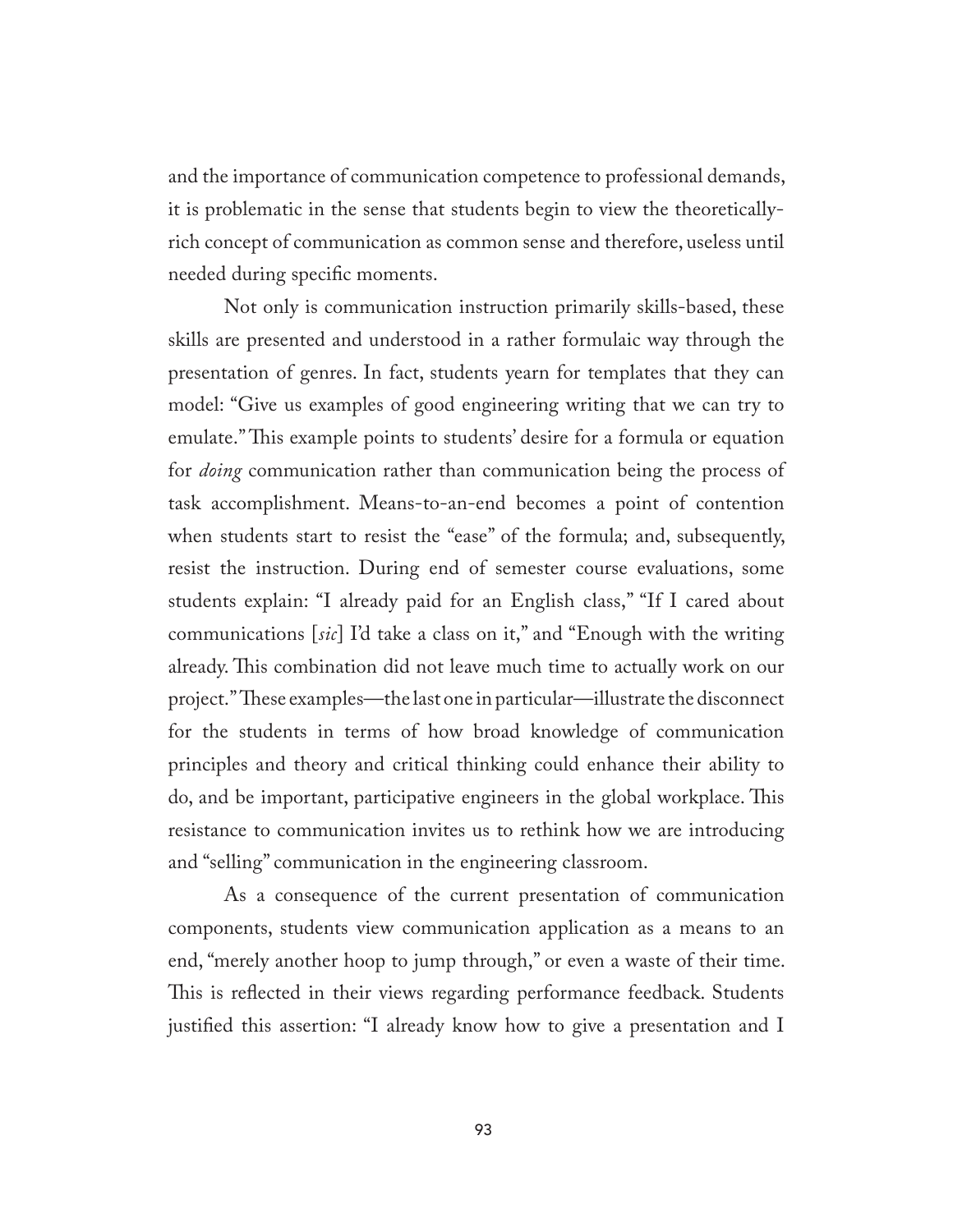knew what they would tell me to improve on," "I haven't looked at most of the comments on our papers, so I guess I didn't utilize them at all," and "I might use [the feedback] to get a good laugh." These examples illustrate the lack of respect for communication principles, perhaps because current communication instruction is presented at the surface level, devoid of theory and rigor. These comments also point to a lack of respect and appreciation for the discipline of communication and the communication instructors who are trained to deliver the instruction.

Because communication is only viewed as a set of skills needed to get the grade, students do not see a need for specialized instructors (i.e., communication experts). Rather, they would prefer that technical experts teach communication. The students acknowledge: "I would prefer to have people who have more technical experience review my papers," "fire the communication consultants, and save the money. The professors teach it better," and the "[CID] program provides nothing that the current engineering professors can't already provide." This notion that technical experts can teach communication reifies the misconception that communication is a common-sense discipline, lacking in theoretical and empirical depth. Once again noted by an engineering student: "[the communication instructors] are [*sic*] not content and technical experts. You are all theorists. T crossers and I dotters." This final statement suggests that students lack appreciation for the complexity and rigor characterizing the communication discipline and also presents interesting issues regarding mutual respect for disciplinary differences.

Current approaches to CID have much potential to cater to the aims of a liberal education and the diverse global community. However, given the emphasis on professional preparation for specific communication tasks, as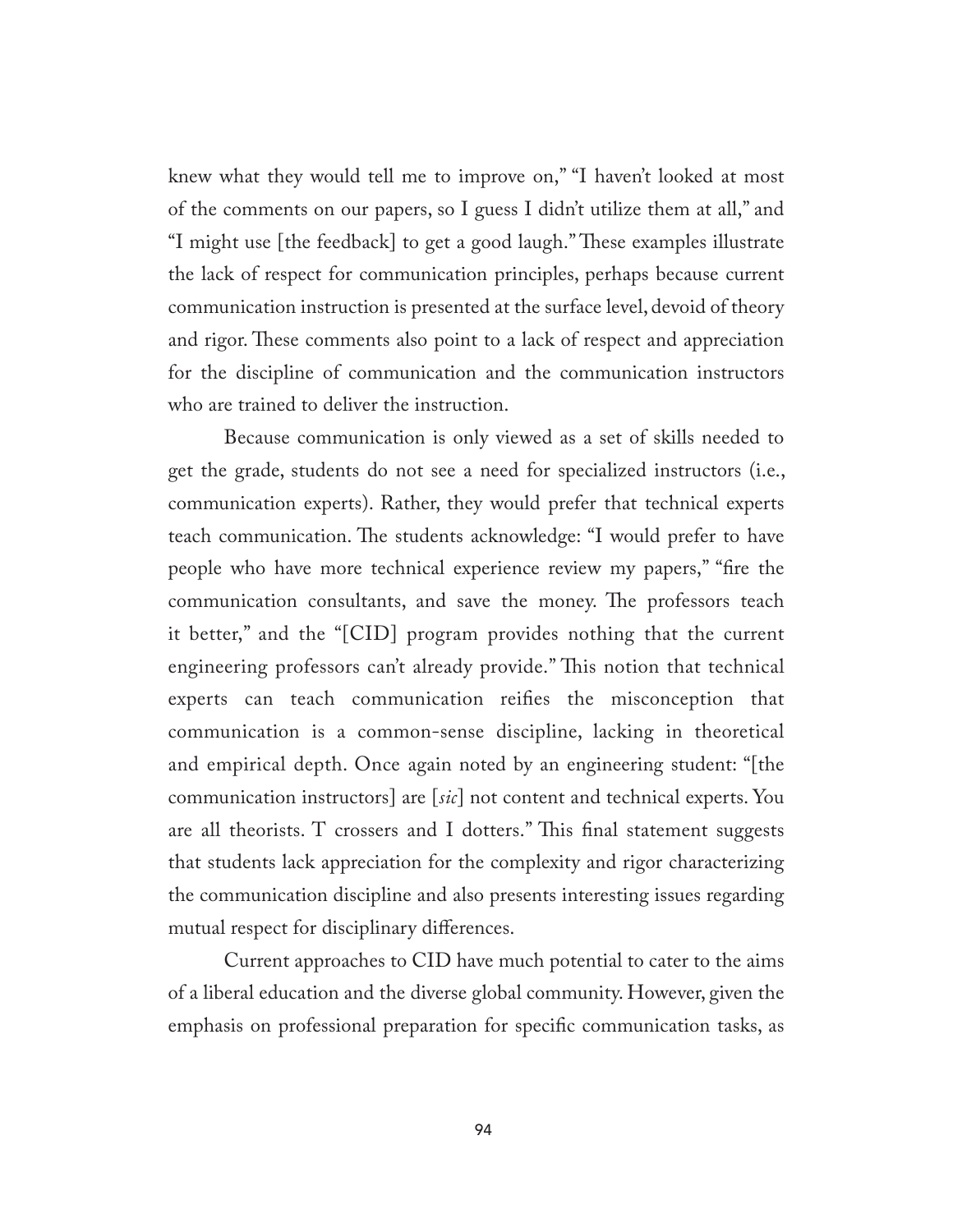Fleury (2005) notes, implementation of this framework can be reductionist in focus. In other words, this emphasis on skills—or communication as a tool—is at odds with a broader view of communication as engagement or preparation for active global participation. We offer the metaphor of communication as voice to open more possibilities for CID to attend to the goals of a broad liberal education necessary for participation in the global workplace.

#### Preparing Global Citizens: Communication as Voice

Appreciation for communication as a dialectic between suppression and expression, or communication as voice (Putnam & Boys, 2006), encourages discussion and instruction in the broader ideas of communication strategies, consequences, and power. This metaphor encourages an examination of discursive practices as informed by the language used for rhetorical sense-making (Fairhurst & Putnam, 2004) insofar that the words, expressions, and larger connections that we make inform the "voice" of the behavior in an organizational setting at large. As Putnam & Boys (2006) contend, "An organization within the voice metaphor becomes a *dialogic process of social formation* or a *radical engagement* in the process of constituting organizational life" (p. 38). It is through the new conceptualization of communication as voice that we are able to imagine new ways of teaching communication in the disciplines—because voices and perspectives that were once silent become a part of the conversation in a more theoretically rich understanding of what it means to communicate effectively.

We advocate a shift in CID instruction from an emphasis on the structural/functional transmission view of communication to an emphasis on communication as social interaction and meaning. The metaphor of voice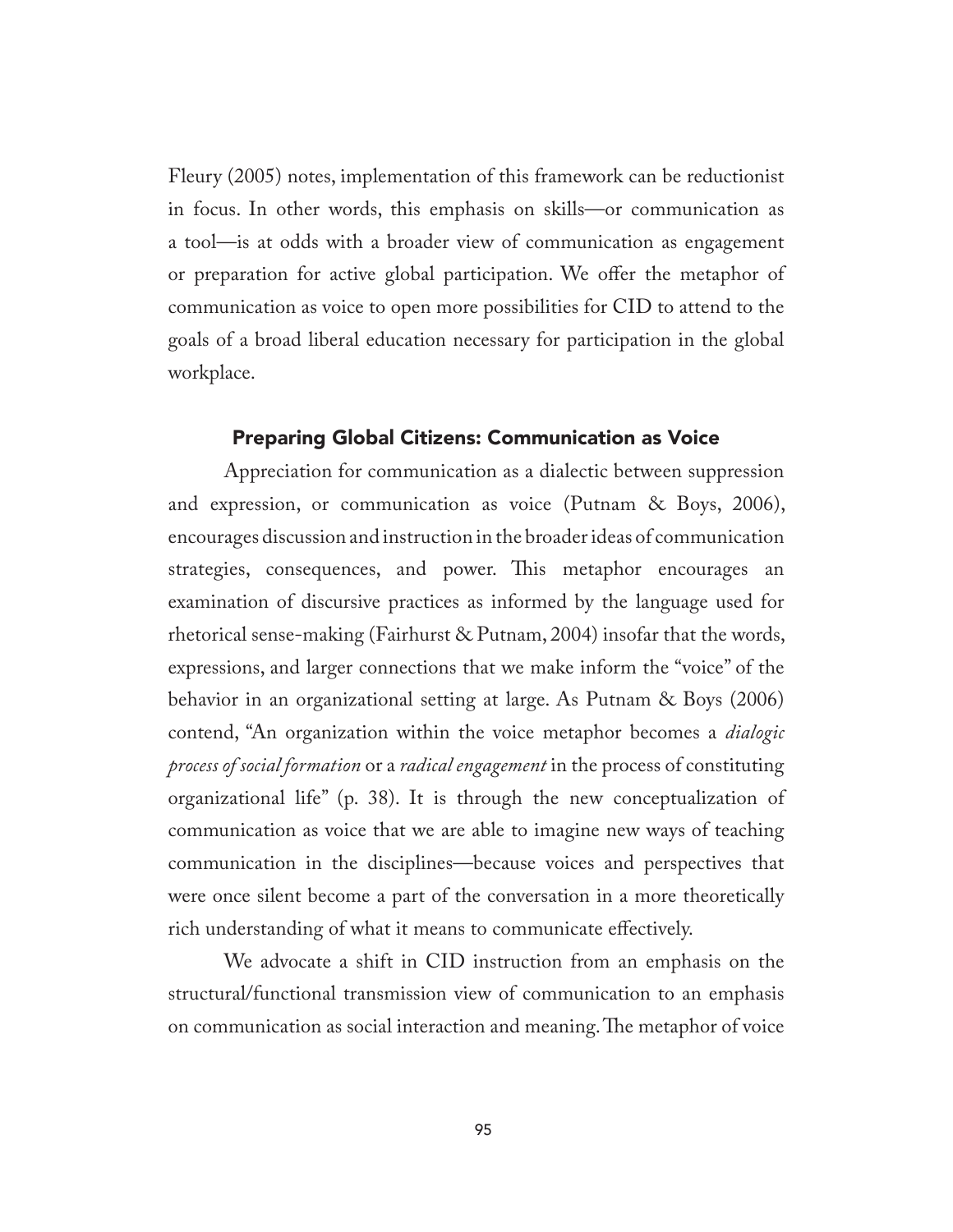encourages not only consideration in immediate, local context, but also the potential for global application and critique. (Re)imagining the presentation or packaging of communication through the metaphor of voice expands the possibilities of what communication can accomplish. To this end, discourses of participation and responsibility will be encouraged within a classroom rather than an emphasis on basic tools with limited functionality outside of a single assignment or communication task.

Instead of reinforcing communication as a skill set to help students accomplish professional goals, we should treat communication as a complex process understood as the interplay between audience, context, and purpose. For example, in the current practice of CID writing instruction, students are taught a "how to" version of writing a proposal. The students are given a template to follow with a formula that encourages tasks of "delete this" and "insert here." With the new teaching strategy, students will be given a similar task; however, questions regarding intelligent rhetorical strategies audience, context, purpose—will be brought to the foreground. In this view, our instruction can encompass a larger discussion of why specific features of communication are indicative of competence in specific circumstances. This shifts the conversation from "how to" to "why" and will result in a broader understanding of rhetorical sensitivity and the power of communication in both local and international contexts.

Shifting the conversation from "how to" to "why" also allows for the interrogation of the conventions associated with specific genres of oral communication. Genres are cultural artifacts representing ideological and disciplinary knowledge (Berkenkotter & Huckin, 1995). Students can be taught to critically examine genres of oral discourse and, in so doing, will develop more than formulaic knowledge that has been locally and culturally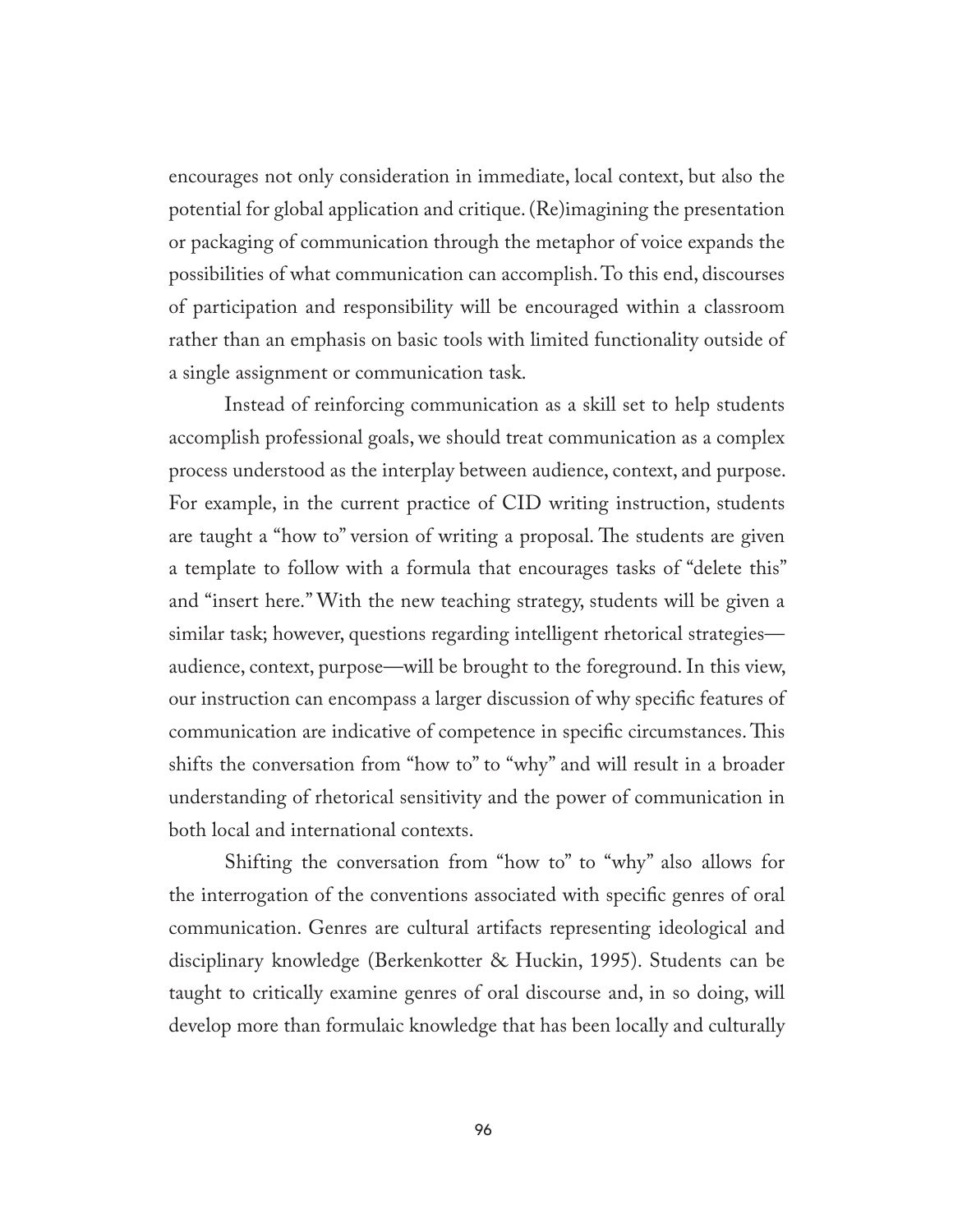applied. Genres privilege specific organizational structure, arguments, evidence, and conventions that, when critically examined, will point to what knowledge is valued, silenced, or ignored. As Dannels (2001) reminds us, "genres are rhetorical—laden with contextual motivations, purposes, audiences, and strategies" (p. 149). Framed in this way, teaching—and learning of—genres are not separate from learning broader intercultural communication competencies that can prepare students for international work.

The way to move to engaged CID is to teach students the theoretical principles underlying communication. In other words, while teaching students what counts as evidence in their discipline, we should emphasize how argumentative practice is context-dependent, and illustrate how particular forms of evidence (e.g., ethos, pathos, and logos) are more—or less—persuasive depending on the specific context and audience. We can also expose students to the ideas of invention and identification as they relate to their presentation preparation, to offer them a theoretically rich understanding of the strategies and consequences of their communication. After all, this will become especially important when they collaborate across disciplines and, of course, when they communicate cross-culturally.

Our assessment practices must move beyond a checklist indicating the presence or absence of specific communication features and the extent to which communication conforms to particular genre conventions. Instead, we must provide feedback and evaluation on students' ability to navigate the process of communication, as well as their understanding of the rationale involved in their decision-making, where communication is concerned. For example, portfolios—where students are asked to provide a rationale for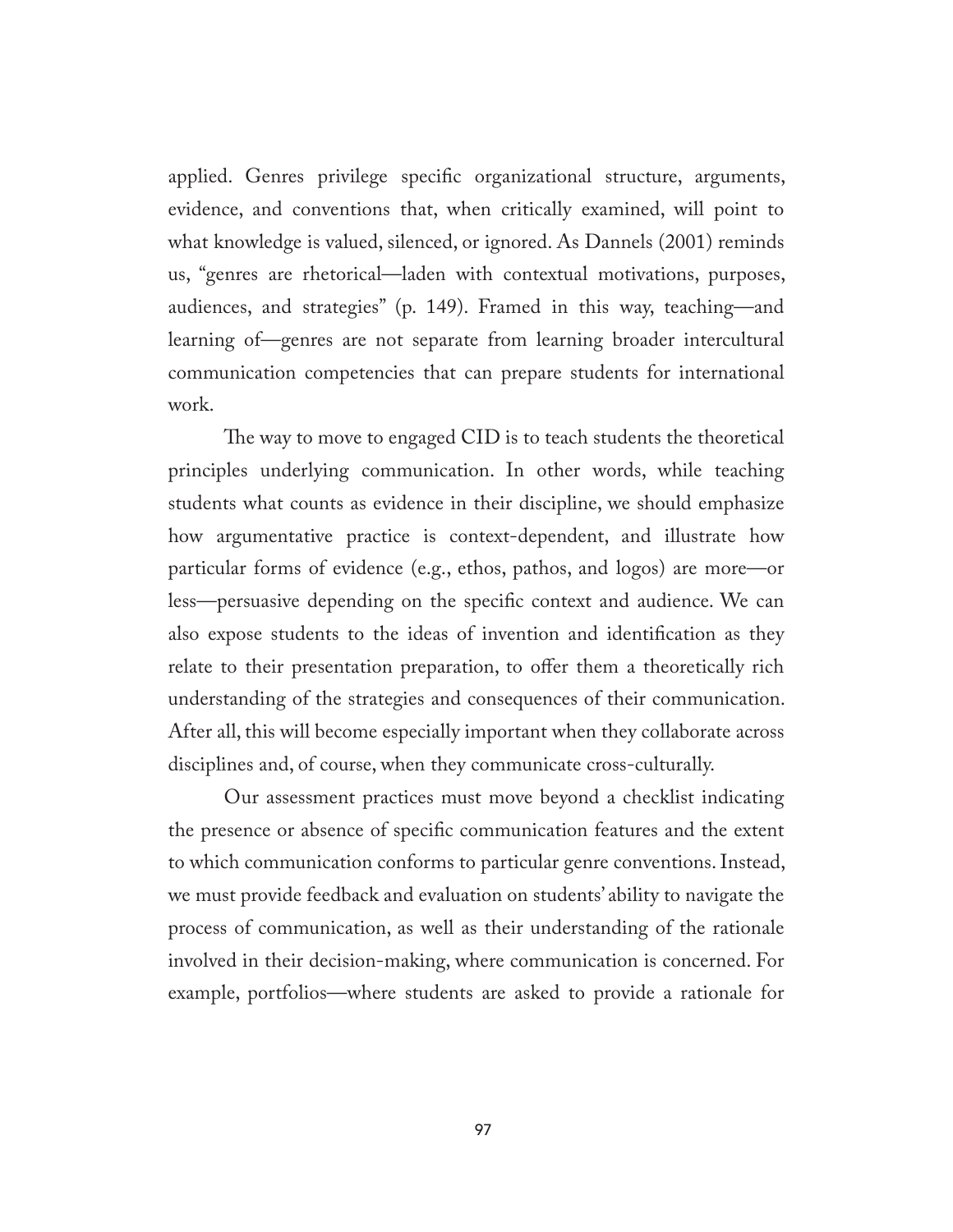the communication choices they make—are representative of this kind of assessment.

If we position communication as a theoretically-rich process with implications for students both in the classroom and workplace, and outside these arenas, perhaps we can quell their resistance to communication instructors. Recent student feedback shows that they were seeking deeper instruction—"The instruction on teamwork was basic and seemed like common sense. More depth on the subject may be helpful"—and acknowledged its utility: "they [communication skills] are important because the engineer needs a way to communicate with other people," and "it is one thing to have a great idea, it is a completely different challenge to convey how great it is." If we make an effort to respond to students' desire for greater depth and breadth of communication instruction, students will come to understand the value of disciplinary expertise, both their own and that of their communication instructors.

In addition to a (re)imagined view of communication competence, genre, and assessment, we can also draw on principles of deliberation and link them to team communication, an area currently under-theorized from within the CID framework but of the utmost importance to global teamwork. Structured deliberation fosters critical thinking through analysis and evaluation of ideas, respect for diverse viewpoints, and multiple forms of listening, all of which are important for effective teamwork and decision-making (Murphy, 2004). We imagine that within the framework of communication as voice, students will engage in a more dialogic process of teamwork rather than a formulaic approach. In other words, the voice metaphor encourages thinking for context-specific situations, insofar that students will learn to respond and react according to the circumstance rather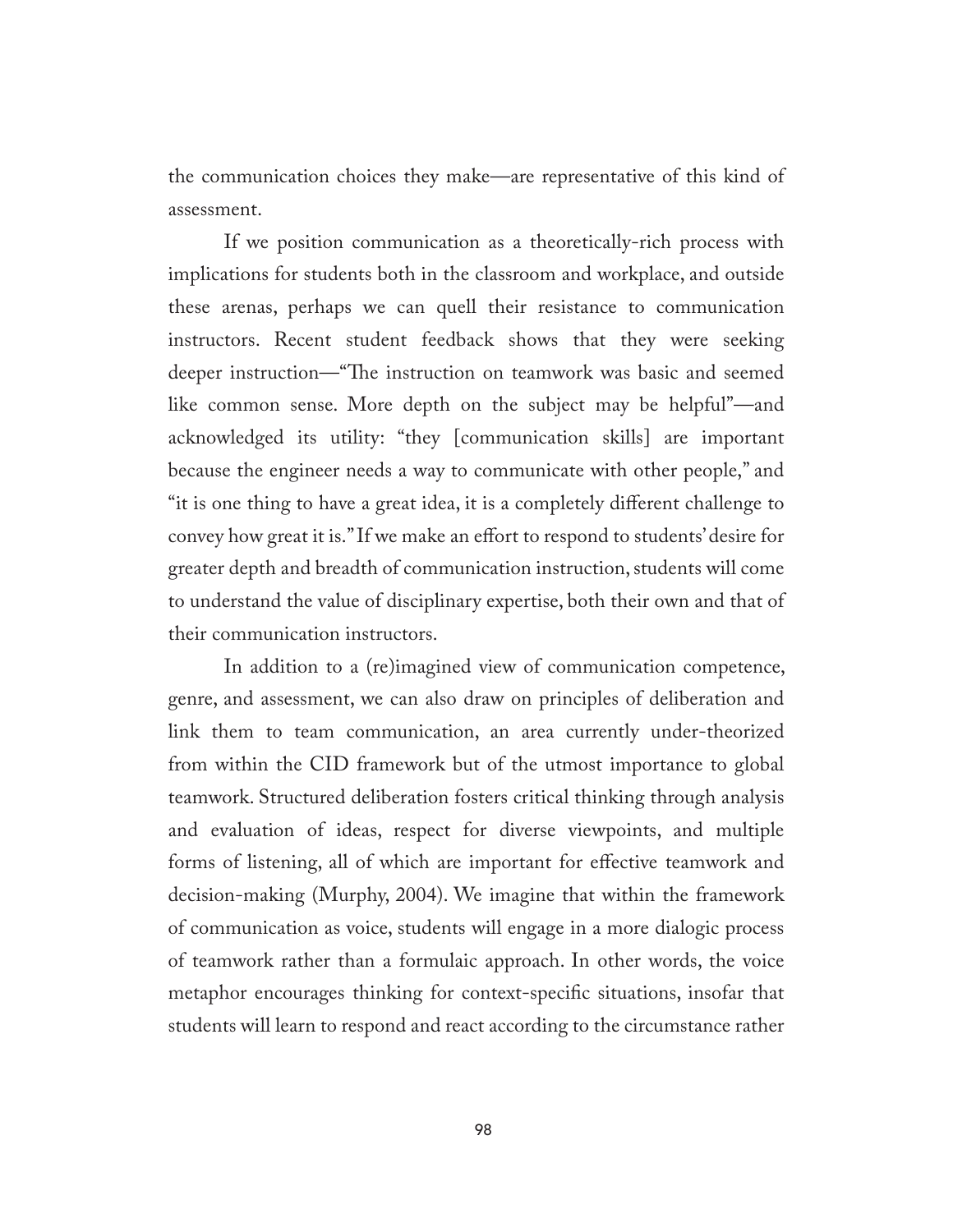than assuming textbook outcomes. This represents a broader approach to CID, such that we can teach students how to navigate interpersonal communication cross-culturally, thus enhancing both their appreciation of communication as a process and the development of important communication abilities, including perspective taking, cultural sensitivity, and critical evaluation and judgment.

## Implications of CID for the Global Workplace

As CID practitioners, we must be mindful of the way we position and teach communication in engineering. Often, communication is treated as a skill that a novice can be taught to do (Artemeva, 2005, 2007; Artemeva et al., 1999; Poe et al., 2010). Instead, communication instruction should provide the necessary tools while also teaching students how knowledge *of* and competence *in* communication is necessary for participation in the global community. CID instruction is a useful avenue for preparing students for the communication demands of their work; however, we argue that the *way* we teach and talk about communication offers potential for attending to the unique circumstances surrounding the global sphere.

We see three key implications for instruction. First, as Palmerton (2005) suggests, we must teach that communication competence can be realized only through an appreciation of both skills and knowledge-based instruction. Rather than privileging skills-based instruction, we must teach communication as the very process through which knowledge is constructed, born out of contradictions, diversity, and (dis)agreements. This process is the conceptual understanding of communication as voice, allowing and encouraging all voices and processes to be a part of the conversation rather than just one (Putnam  $\&$  Boys, 2006). For example, this process view invites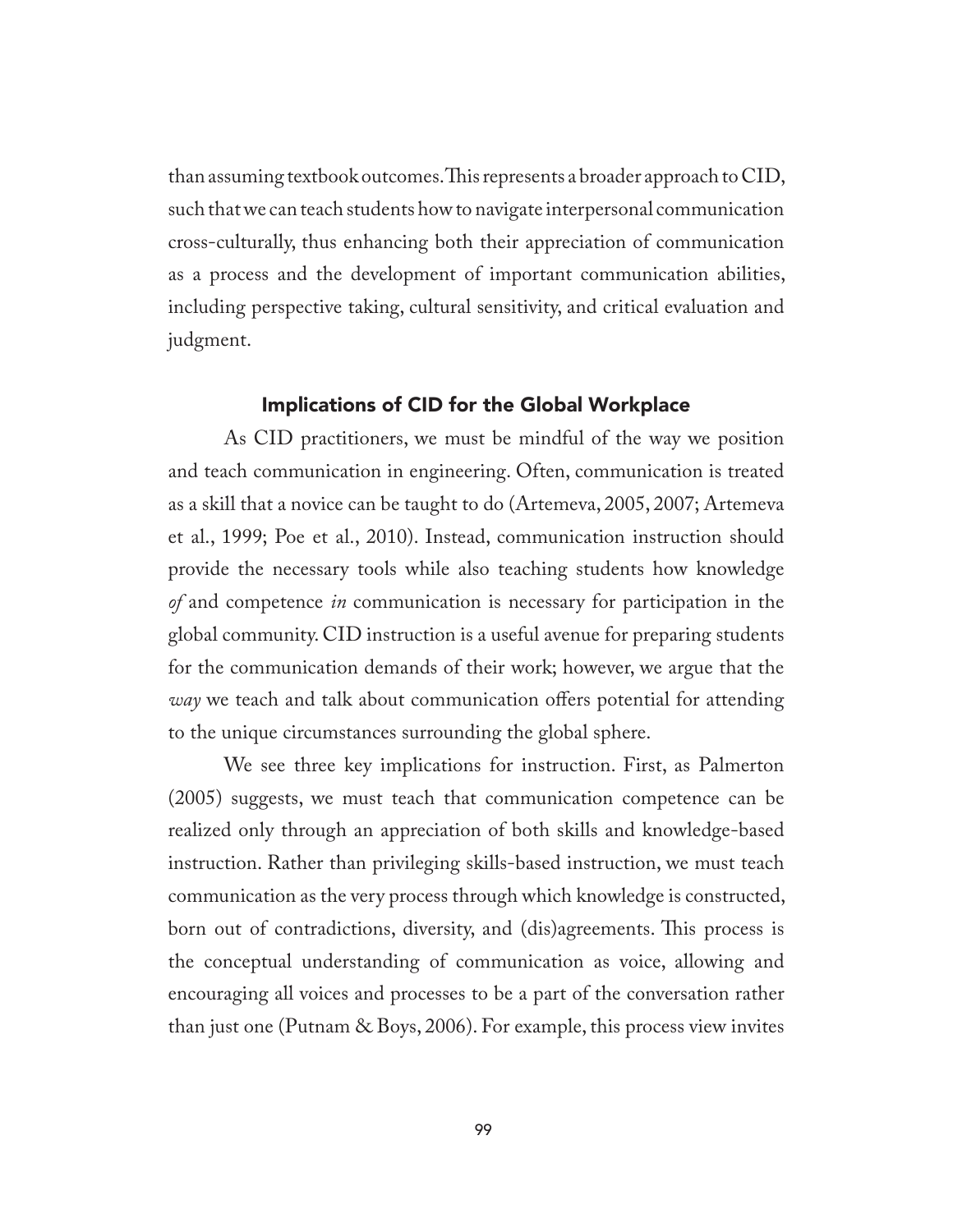a level of critical thinking that is engaging in ways a skills approach can never be, foregrounding "the *process* of knowing over the *possession* of knowledge" (Canary, 2010, p. 182, emphasis in original), fostering an appreciation for communication as a process rather than communication as a formulaic product. This shift in focus facilitates appreciation of life-long learning rather than the "in-the-now" learning that characterizes the skills approach. For example, students will be tasked with the consideration of all rhetorical elements (e.g., audience, context) for each project rather than one formula for understanding that could be applied broadly across presentations or written documents.

Second, a "well-established phenomenon in contemporary American life is the growing dependence on experts and professionals to solve our social problems" (Wadsworth, 1997, p. 1), thus justifying the importance of well engaged and informed professionals with a commitment to contribute to the public good. Yet, the current skills-based format privileges professional training without instilling in students a wider appreciation of the power of their communication to transform society. By positioning communication as voice, we educate students about the potential implications of their communication within and toward global engagement.

Third, we can work from within engineering and attend to the unique demands of professional practice to make the case for communication and engagement. For example, there is a movement toward "holistic engineering education" (Grasso & Burkins, 2010) that emphasizes a multifaceted approach where students develop both technical knowledge as well as an understanding of the social and cultural circumstances surrounding their work. They must be able to engage in systems thinking and embrace lifelong learning. Attending to the demands of professional practice allows us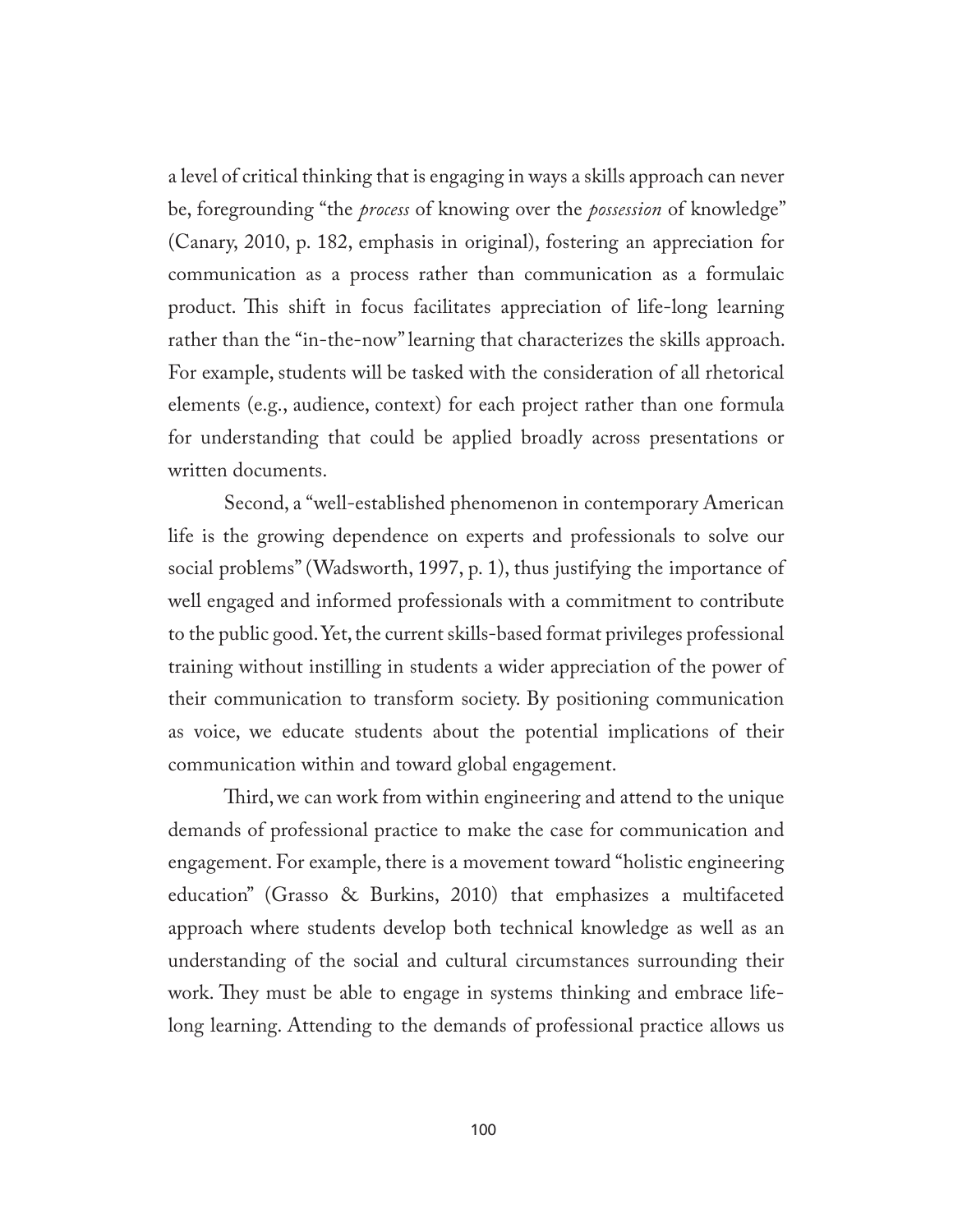to expand the position of communication from periphery skill to a more central place in the curriculum, one that generates profound understanding of the power and consequences of communication.

### Conclusion

In order to create students who are more globally minded, the context of CID has the potential to be more fruitful than even a dedicated basic course. CID is characterized by the coming together of experts from different disciplines, requiring them to create shared meaning within one cohesive space. What happens within this space is and has been the factor in many debates within the viability of CID. However, we contend that it is precisely through CID that we are able to engage students and prepare more civically-minded adults.

We acknowledge that sometimes faculty and students' embrace of communication instruction can be challenging. As CID practitioners, we are complicit in this tension between situatedness and engagement because of the way we package and sell communication to our colleagues in other disciplines. We typically purport that we can help their students become more effective communicators, thus dually preparing them for specific class projects and the workplace. We sell communication to the students and faculty as a means to an end. We try to get them to buy in, showing how we can improve students' communication competence. Instead, we need to shift the way we talk from an emphasis on communication competency as an instrumental goal to communication as powerful, consequential interaction. In this way, we can prepare engineers to communicate in the global workplace across disciplines and cultures. ■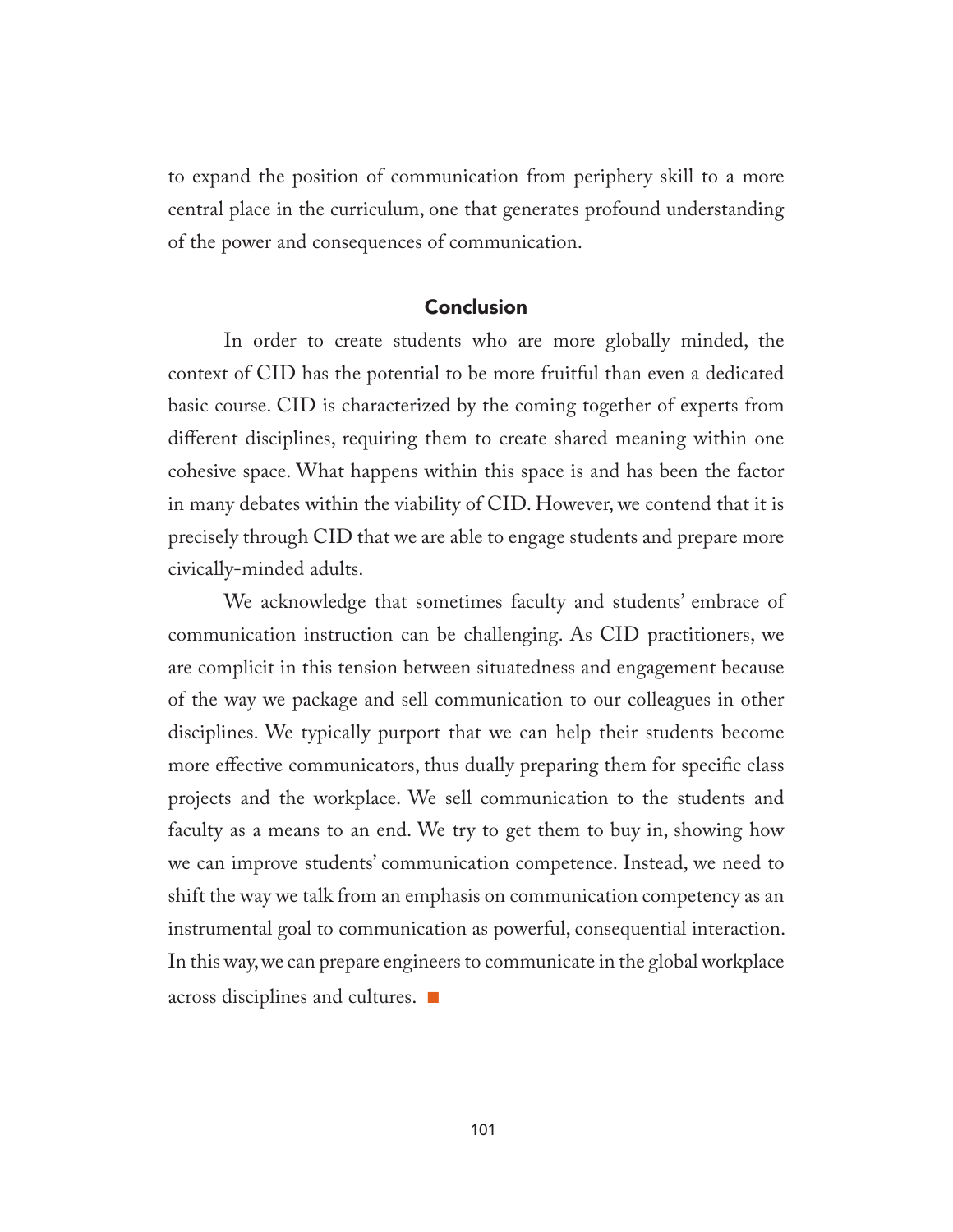#### References

Artemeva, N. (2005). A time to speak, a time to act: A rhetorical genre analysis of a novice engineer's calculated risk taking. *Journal of Business and Technical Communication*, *19*(4), 389– 421. <http://dx.doi.org/10.1177/1050651905278309>

Artemeva, N. (2007). Becoming an engineering communicator: Novices learning engineering genres. 4th International Symposium on Genre Studies, Tubarão, Brazil: University of Southern Santa Catarina.

Artemeva, N., Logie, S., & St-Martin, J. (1999). From page to stage: How theories of genre and situated learning help introduce engineering students to discipline-specific communication. *Technical Communication Quarterly*, *8*(3), 301–316. [http://dx.doi.](http://dx.doi.org/10.1080/10572259909364670) [org/10.1080/10572259909364670](http://dx.doi.org/10.1080/10572259909364670)

Berkenkotter, C., & Huckin, T. N. (1995). *Genre knowledge in disciplinary communication: Cognition, culture, power*. New York: Lawrence Erlbaum Associates.

Canary, H. E. (2010). Constructing policy knowledge: Contradictions, communication, and knowledge frames. *Communication Monographs*, *77*(2), 181–206. [http://dx.doi.](http://dx.doi.org/10.1080/03637751003758185) [org/10.1080/03637751003758185](http://dx.doi.org/10.1080/03637751003758185)

Dannels, D. P. (2000). Learning to be professional: Technical classroom discourse, practice, and professional identity construction. *Journal of Business and Technical Communication*, *14*(1), 5–37. <http://dx.doi.org/10.1177/105065190001400101>

Dannels, D. P. (2001). Time to speak up: A theoretical framework of situated pedagogy and practice for communication across the curriculum. *Communication Education*, *50*(2), 144– 158. <http://dx.doi.org/10.1080/03634520109379240>

Dannels, D. P. (2002). Communication across the curriculum and in the disciplines: Speaking in engineering. *Communication Education*, *51*(3), 254–268. [http://dx.doi.](http://dx.doi.org/10.1080/03634520216513) [org/10.1080/03634520216513](http://dx.doi.org/10.1080/03634520216513)

Dannels, D. P. (2003). Teaching and learning design presentations in engineering: Contradictions between academic and workplace activity systems. *Journal of Business and Technical Communication*, *17*(2), 139–169. <http://dx.doi.org/10.1177/1050651902250946>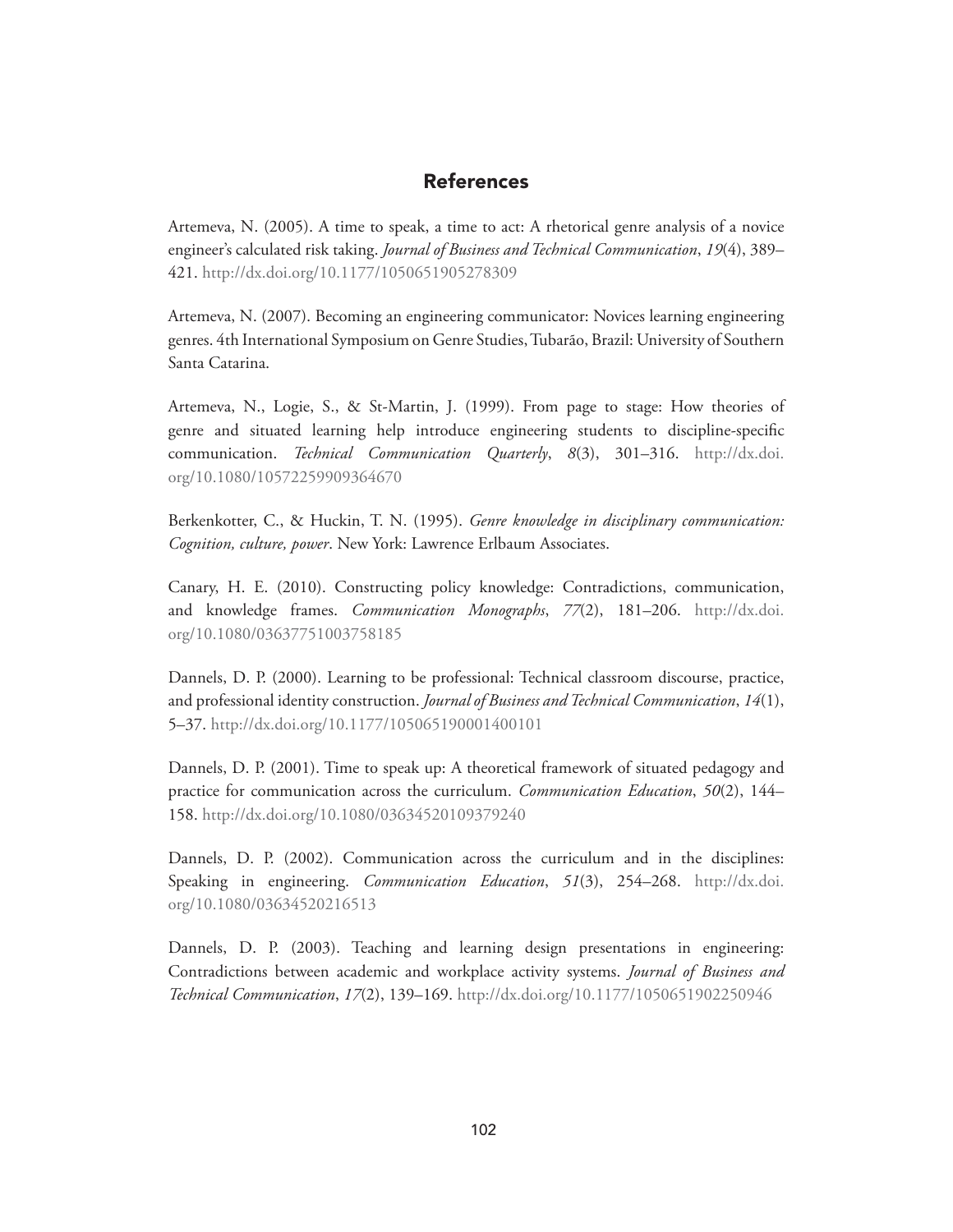Dannels, D. P., & Housley Gaffney, A. L. (2009). Communication across the curriculum and in the disciplines: A call for scholarly cross-cultural advocacy. *Communication Education*, *58*(1), 124–153.<http://dx.doi.org/10.1080/03634520802527288>

Darling, A. L., & Dannels, D. P. (2003). Practicing engineers talk about the importance of talk: A report on the role of oral communication in the workplace. *Communication Education*, *52*(1), 1–16. <http://dx.doi.org/10.1080/03634520302457>

Fairhurst, G. T., & Putnam, L. (2004). Organizations as discursive constructions. *Communication Theory*, *14*(1), 5–26.<http://dx.doi.org/10.1093/ct/14.1.5>

Fluery, A. (2005). Liberal education and communication against the disciplines. *Communication Education*, *54*(1), 72–79.<http://dx.doi.org/10.1080/03634520500077032>

Ford, J. D., & Riley, L. A. (2003). Integrating communication and engineering education: A look at curricula, courses, and support systems. *Journal of Engineering Education*, *92*(4), 325–328. <http://dx.doi.org/10.1002/j.2168-9830.2003.tb00776.x>

Grasso, D., & Burkins, M. B. (2010). *Holistic engineering education: Beyond technology*. New York: Springer.

Hay, E. (1987, November). Communication across the curriculum. Paper presented at the meeting of the Speech Communication Association, Boston, MA.

Lindlof, T., & Taylor, B. (2011). *Qualitative communication research methods* (3rd ed.). Thousand Oaks, CA: SAGE Publications.

Morreale, S. P., Osborn, M. M., & Pearson, J. C. (2000). Why communication is important: A rationale for the centrality of the study of communication. *Journal of the Association for Communication Administration*, *29*, 1–25.

Murphy, T. A. (2004). Deliberate civic education and civil society: A consideration of ideals and actualities in democracy and communication education. *Communication Education*, *53*(1), 74–91. <http://dx.doi.org/10.1080/0363452032000135788>

National Academy of Engineering. (2004). *The engineer of 2020: Visions of engineering in the new century*. Washington D.C.: The National Academies Press.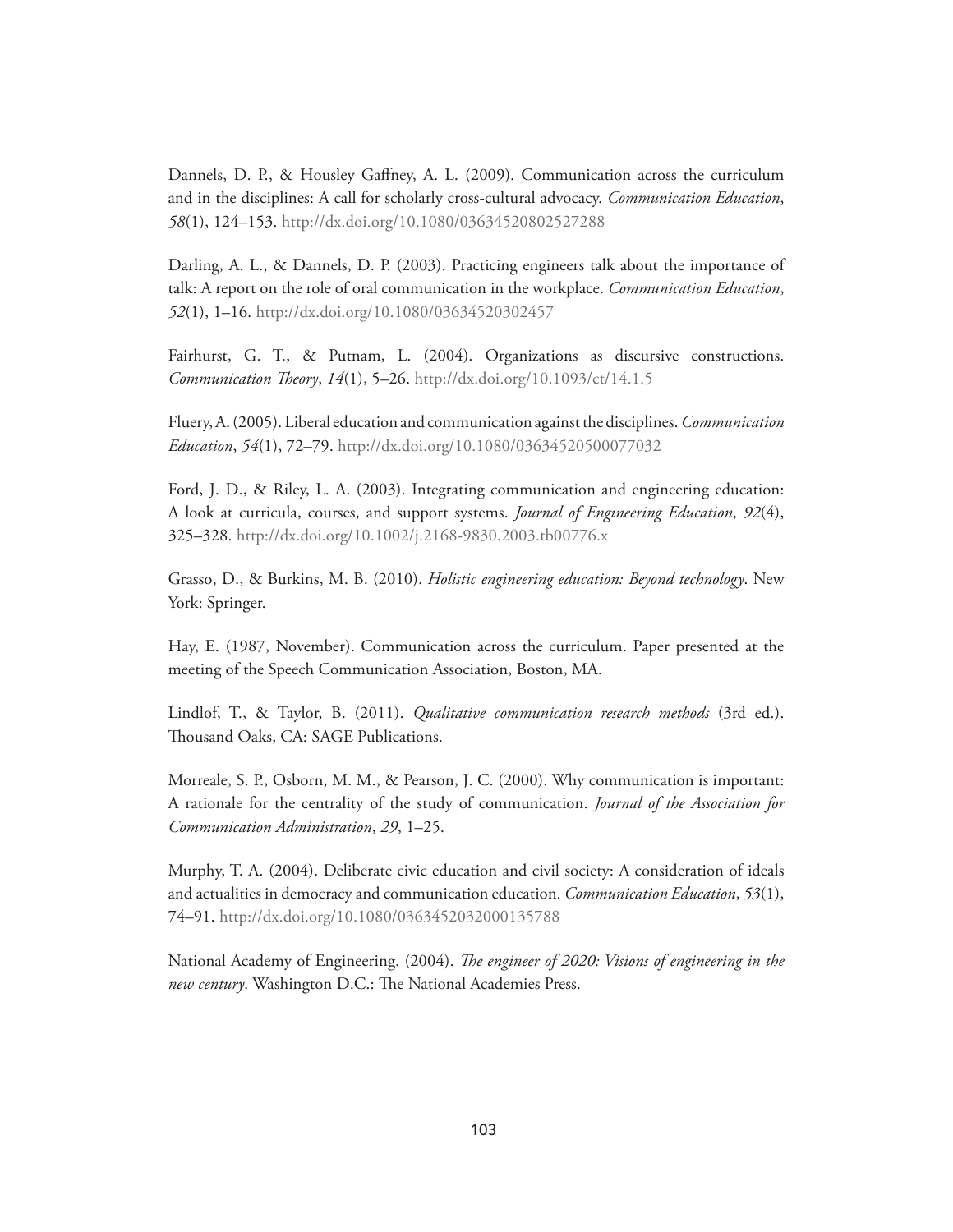Palmerton, P. R. (2005). Liberal education and communication across the curriculum: A response to Anthony Fleury. *Communication Education*, *54*(1), 80–85. [http://dx.doi.](http://dx.doi.org/10.1080/03634520500076844) [org/10.1080/03634520500076844](http://dx.doi.org/10.1080/03634520500076844)

Paretti, M. C., & McNair, L. D. (2008). Introduction to the special issue on communication in engineering curricula: Mapping the landscape, *IEEE Transactions on Professional Communication*, *51*(3), 238–241. <http://dx.doi.org/10.1109/TPC.2008.2001255>

Poe, M., Lerner, N., & Craig, J. (2010). *Learning to communicate in science and engineering: Case studies from MIT*. Cambridge, MA: The MIT Press.

Putnam, L. L., & Boys, S. (2006). Revisiting metaphors of organizational communication. In S. R. Clegg, C. Hardy, & W. Nord (Eds.), *Handbook of organizational studies*, 2nd edition London: Sage.

Stanton, T. K. (2008). New times demand new scholarship: Opportunities and challenges for civic engagement at research universities. *Education, Citizenship, and Social Justice*, *3*(1), 19–42. <http://dx.doi.org/10.1177/1746197907086716>

Strauss, A., & Corbin, J. (1990). *Basics of qualitative research: Grounded theory procedures and techniques*. Newbury Park: Sage.

Sullivan, K., & Kedrowicz, A. A. (2012). Gendered tensions: Engineering student's resistance to communication instruction. *Equality, Diversity, and Inclusion*, *31*(7), 596–611. [http://](http://dx.doi.org/10.1108/02610151211263405%20) [dx.doi.org/10.1108/02610151211263405](http://dx.doi.org/10.1108/02610151211263405%20)

Wadsworth, D. (1997). Building a strategy for successful public engagement. *The Phi Delta Kappan*, *78*(10), 749–752. Retrieved from<http://www.jstor.org/stable/20405921>